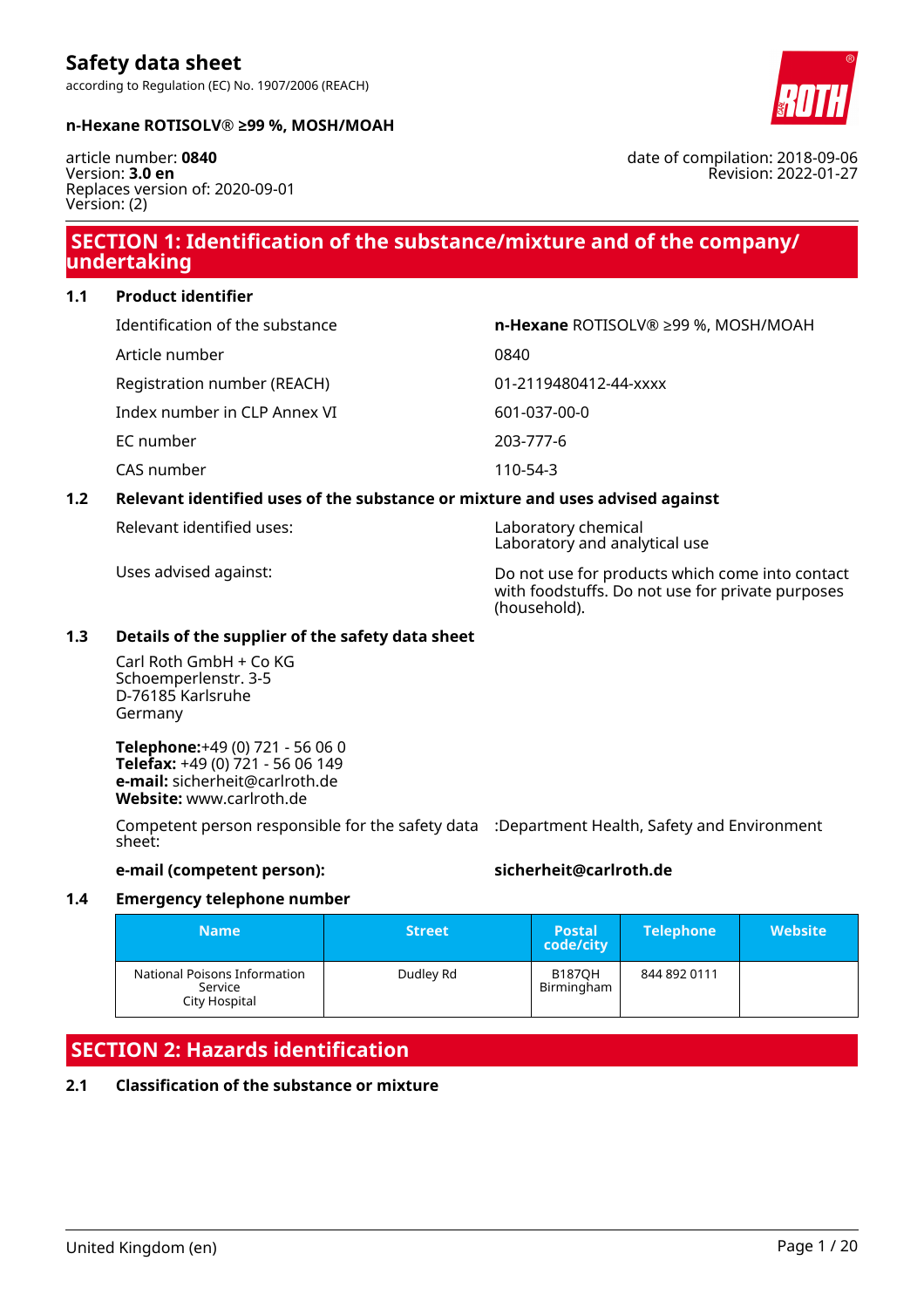according to Regulation (EC) No. 1907/2006 (REACH)



### **n-Hexane ROTISOLV® ≥99 %, MOSH/MOAH**

article number: **0840**

### **Classification according to Regulation (EC) No 1272/2008 (CLP)**

| <b>Section</b> | <b>Hazard class</b>                                                                | $Cat-$<br>egory | <b>Hazard class and</b><br>category | <b>Hazard</b><br>statement |
|----------------|------------------------------------------------------------------------------------|-----------------|-------------------------------------|----------------------------|
| 2.6            | Flammable liquid                                                                   | 2               | Flam. Lig. 2                        | H <sub>225</sub>           |
| 3.2            | Skin corrosion/irritation                                                          | $\mathcal{P}$   | Skin Irrit. 2                       | H315                       |
| 3.7            | Reproductive toxicity                                                              | $\overline{2}$  | Repr. 2                             | H361f                      |
| 3.8D           | Specific target organ toxicity - single exposure (narcotic<br>effects, drowsiness) | 3               | STOT SE 3                           | H336                       |
| 3.9            | Specific target organ toxicity - repeated exposure                                 | $\mathfrak{p}$  | STOT RE 2                           | H373                       |
| 3.10           | Aspiration hazard                                                                  |                 | Asp. Tox. 1                         | H304                       |
| 4.1C           | Hazardous to the aquatic environment - chronic hazard                              | $\mathfrak{D}$  | <b>Aquatic Chronic 2</b>            | H411                       |

For full text of abbreviations: see SECTION 16

### **The most important adverse physicochemical, human health and environmental effects**

Delayed or immediate effects can be expected after short or long-term exposure. The product is combustible and can be ignited by potential ignition sources. Spillage and fire water can cause pollution of watercourses.

## **2.2 Label elements**

### **Labelling according to Regulation (EC) No 1272/2008 (CLP)**

**Signal word Danger**

#### **Pictograms**



### **Hazard statements**

| H <sub>225</sub> | Highly flammable liquid and vapour                                                                 |
|------------------|----------------------------------------------------------------------------------------------------|
| H304             | May be fatal if swallowed and enters airways                                                       |
| H315             | Causes skin irritation                                                                             |
| H336             | May cause drowsiness or dizziness                                                                  |
| H361f            | Suspected of damaging fertility                                                                    |
| H373             | May cause damage to organs (nervous system) through prolonged or repeated<br>exposure (if inhaled) |
| H411             | Toxic to aquatic life with long lasting effects                                                    |

#### **Precautionary statements**

#### **Precautionary statements - prevention**

| P <sub>202</sub> | Do not handle until all safety precautions have been read and understood |
|------------------|--------------------------------------------------------------------------|
| P <sub>280</sub> | Wear protective gloves/eye protection                                    |

#### **Precautionary statements - response**

| P303+P361+P353 | IF ON SKIN (or hair): Take off immediately all contaminated clothing. Rinse skin<br>with water [or shower] |
|----------------|------------------------------------------------------------------------------------------------------------|
| P304+P340      | IF INHALED: Remove person to fresh air and keep comfortable for breathing                                  |
| P308+P313      | IF exposed or concerned: Get medical advice/attention                                                      |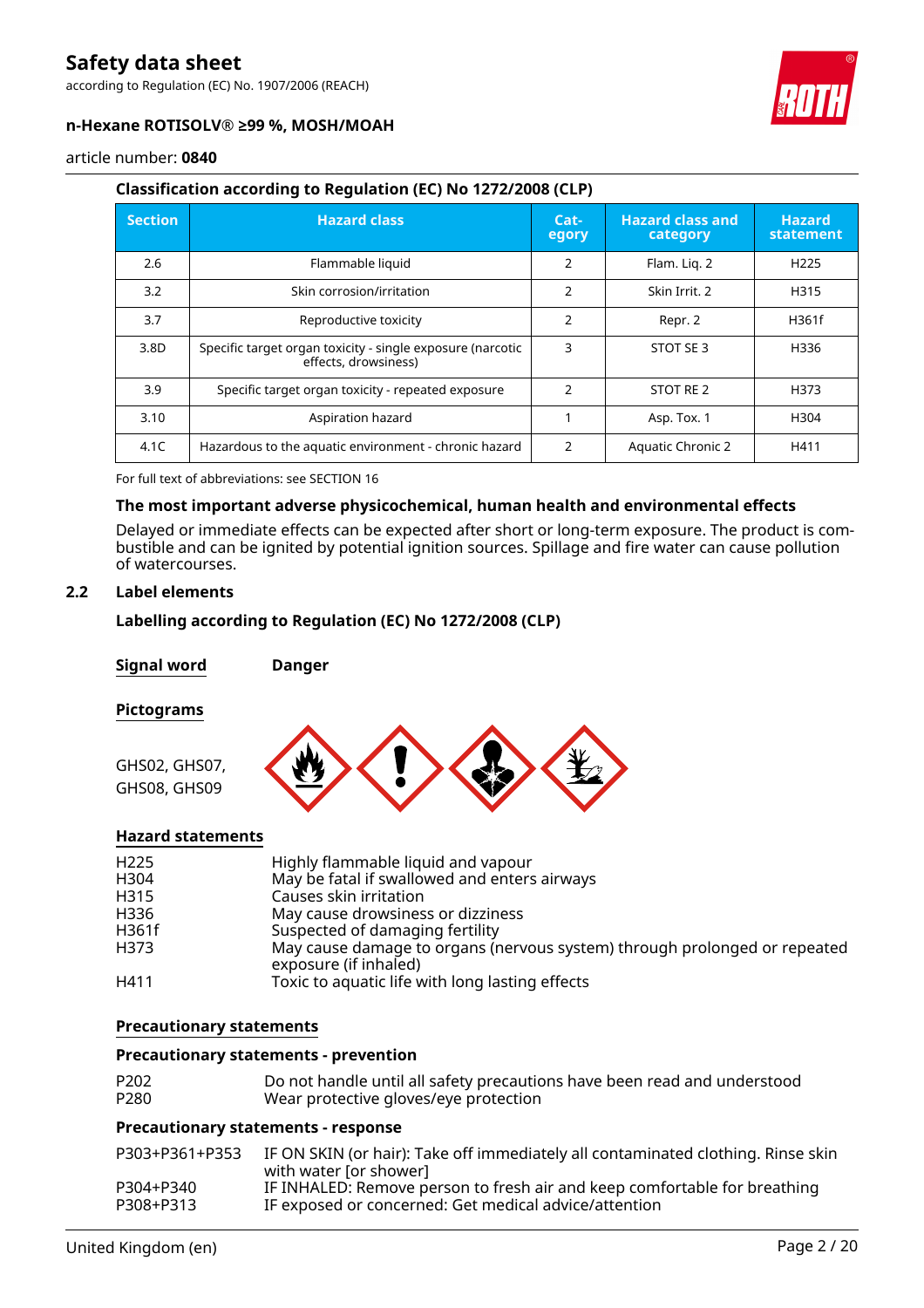according to Regulation (EC) No. 1907/2006 (REACH)

### **n-Hexane ROTISOLV® ≥99 %, MOSH/MOAH**

article number: **0840**

For professional users only

#### **Labelling of packages where the contents do not exceed 125 ml**

Signal word: **Danger**

Symbol(s)



| H304      | May be fatal if swallowed and enters airways.                             |
|-----------|---------------------------------------------------------------------------|
| H361f     | Suspected of damaging fertility.                                          |
| P202      | Do not handle until all safety precautions have been read and understood. |
| P280      | Wear protective gloves/eye protection.                                    |
| P308+P313 | IF exposed or concerned: Get medical advice/attention.                    |

#### **2.3 Other hazards**

## **Results of PBT and vPvB assessment**

According to the results of its assessment, this substance is not a PBT or a vPvB.

# **SECTION 3: Composition/information on ingredients**

#### **3.1 Substances**

| Name of substance | n-Hexane              |
|-------------------|-----------------------|
| Molecular formula | $C_6H_{14}$           |
| Molar mass        | 86,18 $9/_{mol}$      |
| REACH Reg. No     | 01-2119480412-44-xxxx |
| CAS No            | 110-54-3              |
| EC No             | 203-777-6             |
| Index No          | 601-037-00-0          |

| Substance, Specific Conc. Limits, M-factors, ATE |                  |            |                       |  |
|--------------------------------------------------|------------------|------------|-----------------------|--|
| <b>Specific Conc. Limits</b>                     | <b>M-Factors</b> | <b>ATE</b> | <b>Exposure route</b> |  |
| STOT RE 2; H373: $C \ge 5$ %                     | -                |            |                       |  |

# **SECTION 4: First aid measures**

### **4.1 Description of first aid measures**



### **General notes**

Take off contaminated clothing.

# **Following inhalation**

Provide fresh air. In all cases of doubt, or when symptoms persist, seek medical advice.

### **Following skin contact**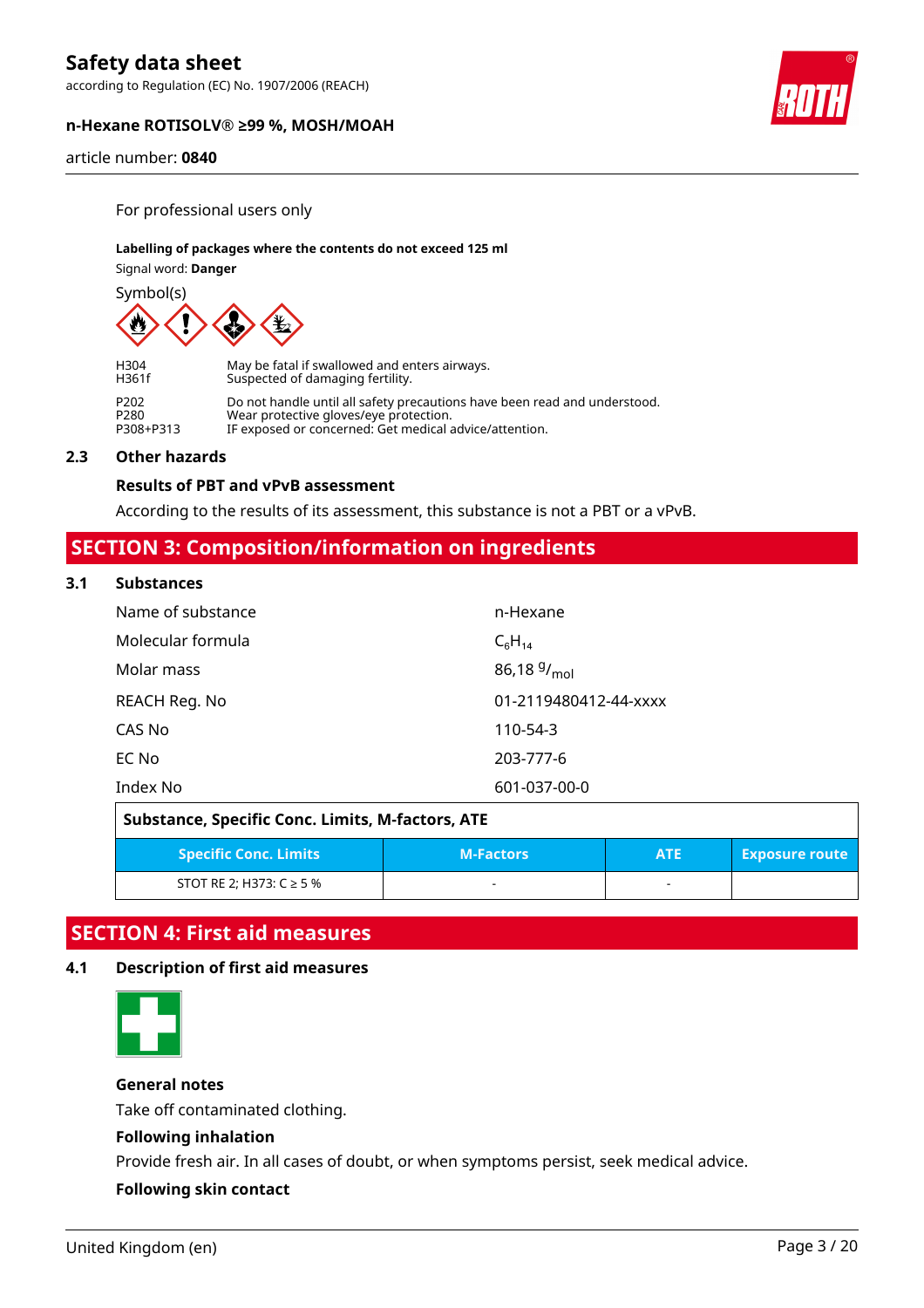according to Regulation (EC) No. 1907/2006 (REACH)

#### **n-Hexane ROTISOLV® ≥99 %, MOSH/MOAH**



#### article number: **0840**

Rinse skin with water/shower. In case of skin irritation, consult a physician.

#### **Following eye contact**

Rinse cautiously with water for several minutes. In all cases of doubt, or when symptoms persist, seek medical advice.

#### **Following ingestion**

Call a physician immediately. In case of accident or unwellness, seek medical advice immediately (show directions for use or safety data sheet if possible). Observe aspiration hazard if vomiting occurs.

### **4.2 Most important symptoms and effects, both acute and delayed**

Aspiration hazard, Irritation, Dizziness, Drowsiness, Narcosis

### **4.3 Indication of any immediate medical attention and special treatment needed**

none

# **SECTION 5: Firefighting measures**

#### **5.1 Extinguishing media**



#### **Suitable extinguishing media**

co-ordinate firefighting measures to the fire surroundings water spray, dry extinguishing powder, BC-powder, carbon dioxide  $(CO<sub>2</sub>)$ 

#### **Unsuitable extinguishing media**

water jet

### **5.2 Special hazards arising from the substance or mixture**

Combustible. In case of insufficient ventilation and/or in use, may form flammable/explosive vapourair mixture. Solvent vapours are heavier than air and may spread along floors. Places which are not ventilated, e.g. unventilated below ground level areas such as trenches, conduits and shafts, are particularly prone to the presence of flammable substances or mixtures. Vapours are heavier than air, spread along floors and form explosive mixtures with air. Vapours may form explosive mixtures with air.

#### **Hazardous combustion products**

In case of fire may be liberated: Carbon monoxide (CO), Carbon dioxide (CO₂)

#### **5.3 Advice for firefighters**

In case of fire and/or explosion do not breathe fumes. Do not allow firefighting water to enter drains or water courses. Fight fire with normal precautions from a reasonable distance. Wear self-contained breathing apparatus.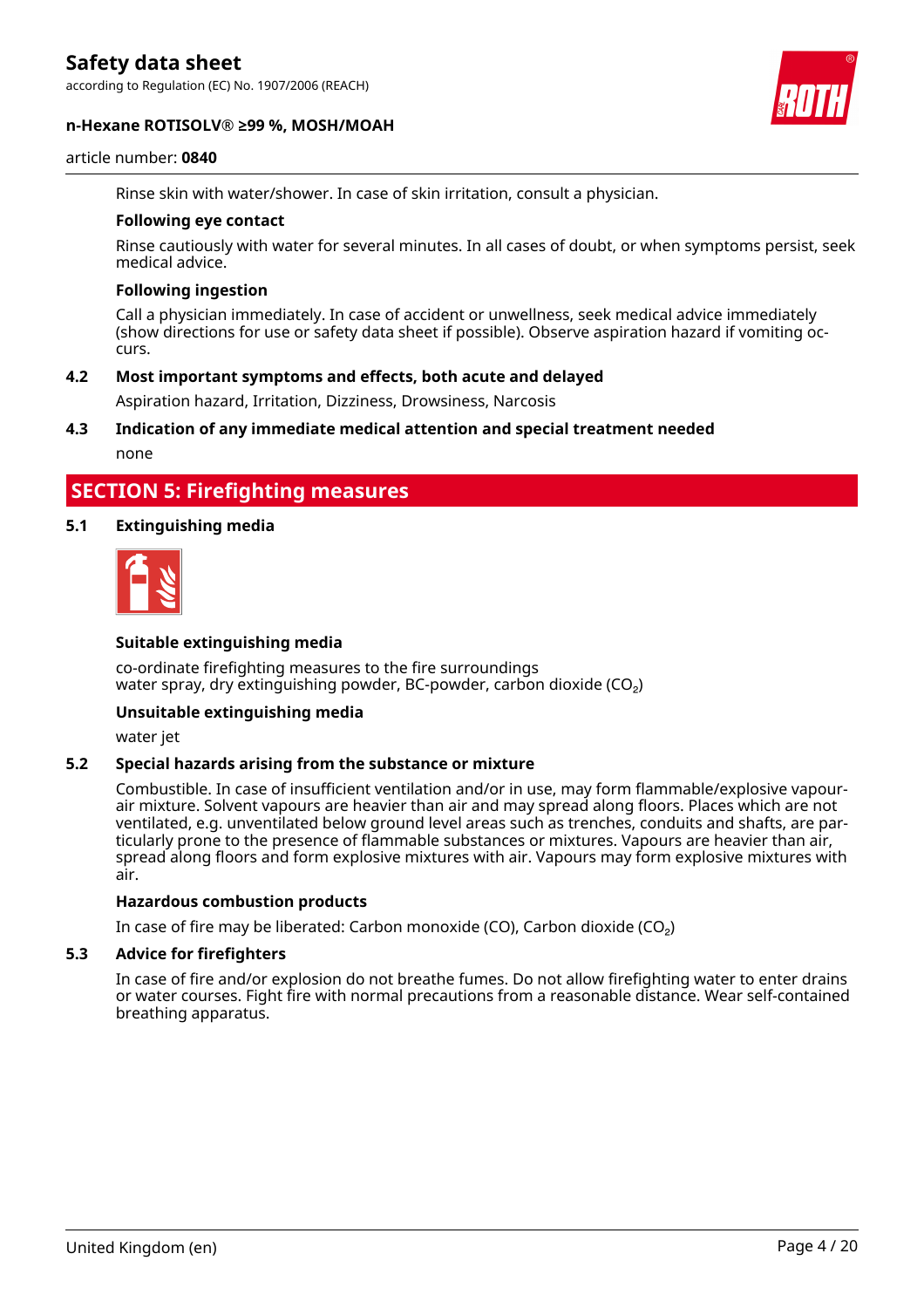according to Regulation (EC) No. 1907/2006 (REACH)



#### **n-Hexane ROTISOLV® ≥99 %, MOSH/MOAH**

article number: **0840**

# **SECTION 6: Accidental release measures**

**6.1 Personal precautions, protective equipment and emergency procedures**



#### **For non-emergency personnel**

Use personal protective equipment as required. Avoid contact with skin, eyes and clothes. Do not breathe vapour/spray. Avoidance of ignition sources.

#### **6.2 Environmental precautions**

Keep away from drains, surface and ground water. Retain contaminated washing water and dispose of it. Danger of explosion.

### **6.3 Methods and material for containment and cleaning up**

#### **Advice on how to contain a spill**

Covering of drains.

#### **Advice on how to clean up a spill**

Absorb with liquid-binding material (sand, diatomaceous earth, acid- or universal binding agents).

#### **Other information relating to spills and releases**

Place in appropriate containers for disposal. Ventilate affected area.

#### **6.4 Reference to other sections**

Hazardous combustion products: see section 5. Personal protective equipment: see section 8. Incompatible materials: see section 10. Disposal considerations: see section 13.

# **SECTION 7: Handling and storage**

## **7.1 Precautions for safe handling**

Provision of sufficient ventilation. Avoid exposure.

#### **Measures to prevent fire as well as aerosol and dust generation**



Keep away from sources of ignition - No smoking.

Take precautionary measures against static discharge. Due to danger of explosion, prevent leakage

of vapours into cellars, flues and ditches.

#### **Measures to protect the environment**

Avoid release to the environment.

#### **Advice on general occupational hygiene**

Wash hands before breaks and after work. Keep away from food, drink and animal feedingstuffs. When using do not smoke.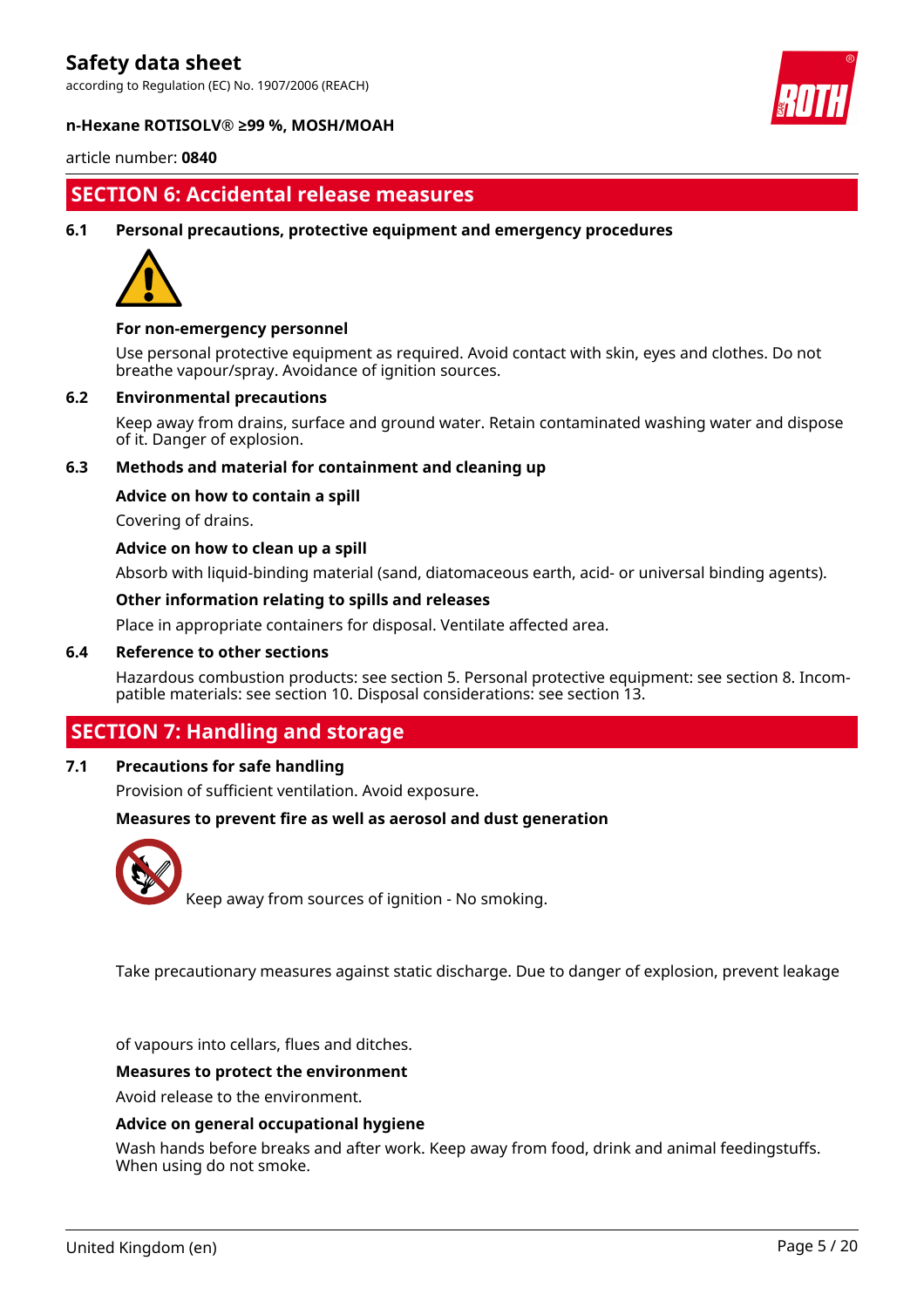according to Regulation (EC) No. 1907/2006 (REACH)



article number: **0840**



# **7.2 Conditions for safe storage, including any incompatibilities**

Store in a well-ventilated place. Keep container tightly closed.

**Incompatible substances or mixtures**

Observe hints for combined storage.

# **Consideration of other advice:**

Ground/bond container and receiving equipment.

# **Ventilation requirements**

Use local and general ventilation.

# **Specific designs for storage rooms or vessels**

Recommended storage temperature: 15 – 25 °C

### **7.3 Specific end use(s)**

No information available.

# **SECTION 8: Exposure controls/personal protection**

### **8.1 Control parameters**

# **National limit values**

# **Occupational exposure limit values (Workplace Exposure Limits)**

| Cou<br>ntr<br>y | Name of agent | <b>CAS No</b> | Identi-<br>fier | <b>TW</b><br>A<br><b>Ipp</b><br>[m] | <b>TWA</b><br>[mg/<br>$m3$ ] | <b>STE</b><br>L<br>[pp<br>m] | <b>STEL</b><br>[mg/<br>$\left[\mathsf{m}^{\mathsf{s}}\right]$ | <b>Ceil</b><br>ing-<br>Ч<br>(pp<br>[m] | Ceil-<br>ing-C<br>/mg/<br>$\mathsf{m}^{\mathsf{s}}$ ไ | <b>Nota-</b><br>tion | Source         |
|-----------------|---------------|---------------|-----------------|-------------------------------------|------------------------------|------------------------------|---------------------------------------------------------------|----------------------------------------|-------------------------------------------------------|----------------------|----------------|
| EU              | n-hexane      | 110-54-3      | <b>IOELV</b>    | 20                                  | 72                           |                              |                                                               |                                        |                                                       |                      | 2006/15/<br>EC |
| GB              | n-hexane      | 110-54-3      | <b>WEL</b>      | 20                                  | 72                           |                              |                                                               |                                        |                                                       |                      | EH40/<br>2005  |

**Notation**

Ceiling-C Ceiling value is a limit value above which exposure should not occur

Short-term exposure limit: a limit value above which exposure should not occur and which is related to a 15minute period (unless otherwise specified)

TWA Time-weighted average (long-term exposure limit): measured or calculated in relation to a reference period of 8 hours time-weighted average (unless otherwise specified)

### **Human health values**

| Relevant DNELs and other threshold levels |                                  |                                              |                   |                            |  |
|-------------------------------------------|----------------------------------|----------------------------------------------|-------------------|----------------------------|--|
| <b>Endpoint</b>                           | <b>Threshold</b><br><b>level</b> | <b>Protection goal,</b><br>route of exposure | Used in           | <b>Exposure time</b>       |  |
| <b>DNEL</b>                               | $75 \text{ mg/m}^3$              | human, inhalatory                            | worker (industry) | chronic - systemic effects |  |
| <b>DNEL</b>                               | 1 mg/kg bw/<br>day               | human, dermal                                | worker (industry) | chronic - systemic effects |  |

# **8.2 Exposure controls**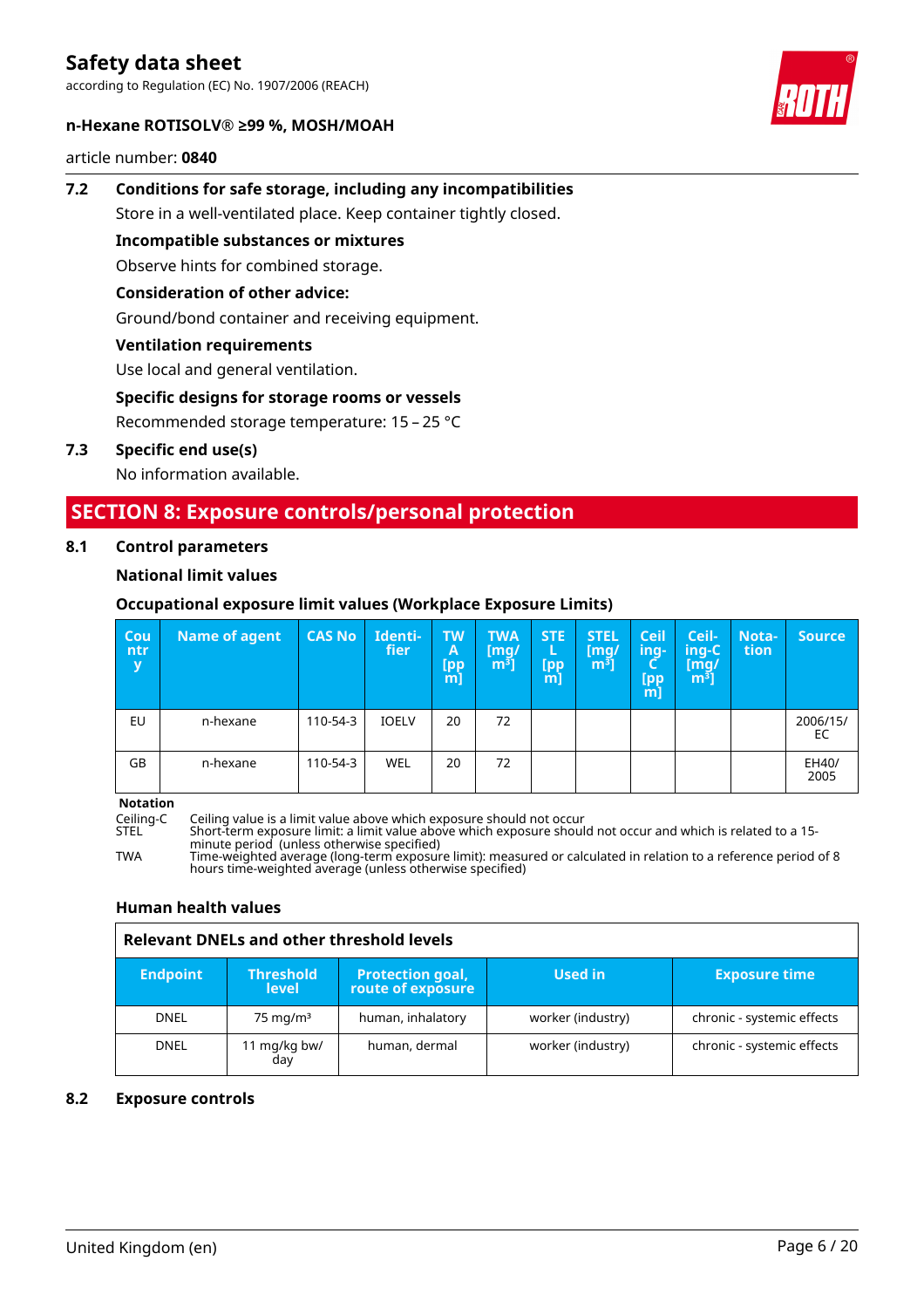according to Regulation (EC) No. 1907/2006 (REACH)

#### **n-Hexane ROTISOLV® ≥99 %, MOSH/MOAH**



article number: **0840**

### **Individual protection measures (personal protective equipment)**

### **Eye/face protection**



Use safety goggle with side protection.

#### **Skin protection**



#### **• hand protection**

Wear suitable gloves. Chemical protection gloves are suitable, which are tested according to EN 374. For special purposes, it is recommended to check the resistance to chemicals of the protective gloves mentioned above together with the supplier of these gloves. The times are approximate values from measurements at 22 ° C and permanent contact. Increased temperatures due to heated substances, body heat etc. and a reduction of the effective layer thickness by stretching can lead to a considerable reduction of the breakthrough time. If in doubt, contact manufacturer. At an approx. 1.5 times larger / smaller layer thickness, the respective breakthrough time is doubled / halved. The data apply only to the pure substance. When transferred to substance mixtures, they may only be considered as a guide.

### **• type of material**

NBR (Nitrile rubber)

#### **• material thickness**

≥0,4 mm

#### **• breakthrough times of the glove material**

>480 minutes (permeation: level 6)

#### **• other protection measures**

Take recovery periods for skin regeneration. Preventive skin protection (barrier creams/ointments) is recommended.

Flame-retardant protective clothing.

#### **Respiratory protection**



Respiratory protection necessary at: Aerosol or mist formation. Type: A (against organic gases and vapours with a boiling point of  $> 65$  °C, colour code: Brown).

### **Environmental exposure controls**

Keep away from drains, surface and ground water.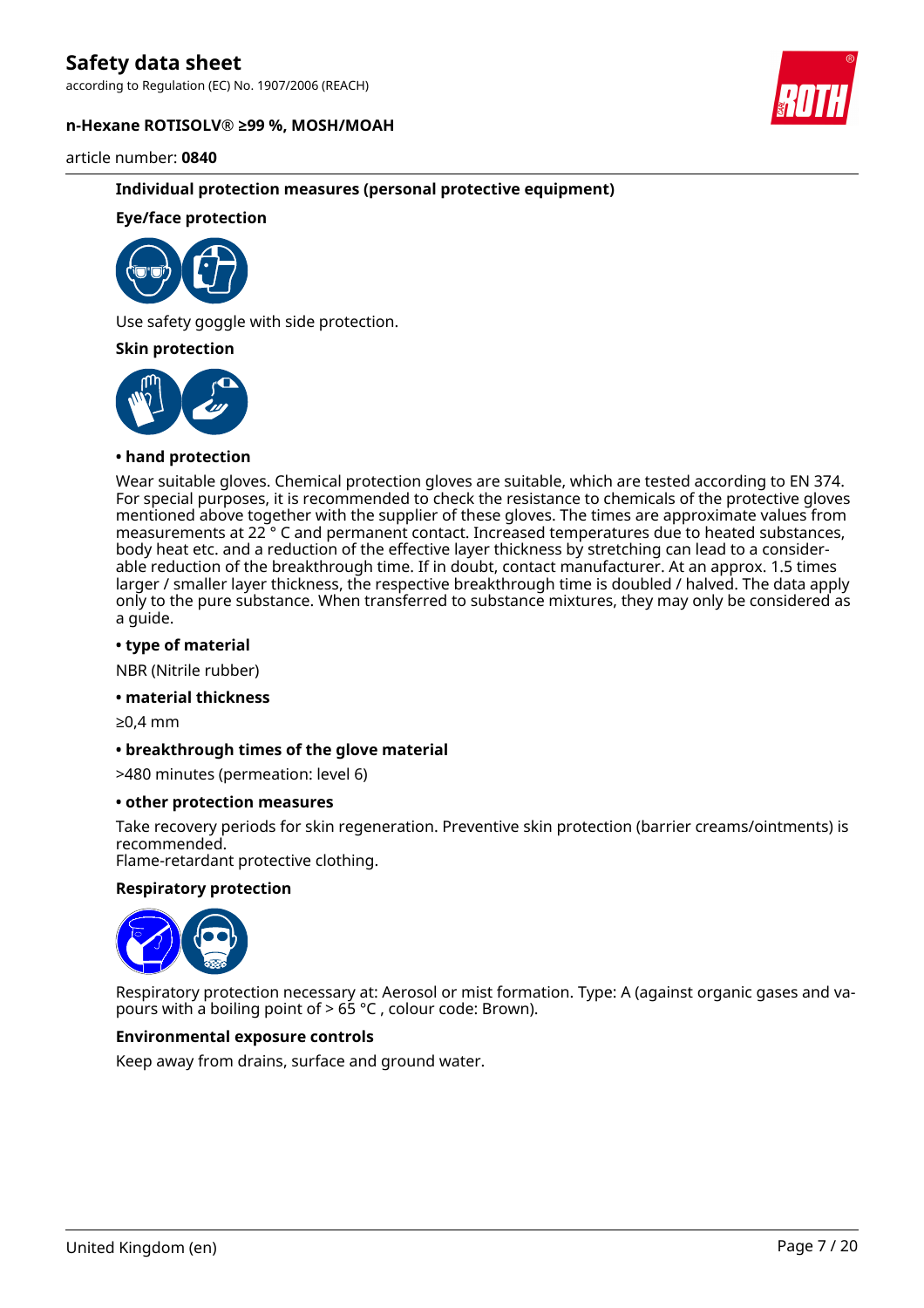according to Regulation (EC) No. 1907/2006 (REACH)

## **n-Hexane ROTISOLV® ≥99 %, MOSH/MOAH**

# article number: **0840**

# **SECTION 9: Physical and chemical properties**

| 9.1 | Information on basic physical and chemical properties       |                                                  |
|-----|-------------------------------------------------------------|--------------------------------------------------|
|     | Physical state                                              | liquid                                           |
|     | Colour                                                      | colourless                                       |
|     | Odour                                                       | like: - Gasoline                                 |
|     | Melting point/freezing point                                | -95 °C at 1.013 hPa (ECHA)                       |
|     | Boiling point or initial boiling point and boiling<br>range | 68 - 69 °C at 1.013 hPa                          |
|     | Flammability                                                | flammable liquid in accordance with GHS criteria |
|     | Lower and upper explosion limit                             | 1,1 vol% (LEL) - 7,5 vol% (UEL)                  |
|     | Flash point                                                 | -22 °C at 1.013 hPa (ECHA)                       |
|     | Auto-ignition temperature                                   | 225 °C (ECHA)                                    |
|     | Decomposition temperature                                   | not relevant                                     |
|     | pH (value)                                                  | not determined                                   |
|     | Kinematic viscosity                                         | 0,5 $\text{mm}^2$ / <sub>s</sub> at 20 °C        |
|     | Solubility(ies)                                             |                                                  |
|     | Water solubility                                            | <0,1 $9/1$ at 20 °C                              |
|     | Partition coefficient                                       |                                                  |
|     | Partition coefficient n-octanol/water (log value):          | 4 (pH value: 7, 20 °C) (ECHA)                    |
|     | Soil organic carbon/water (log KOC)                         | 3,34 (ECHA)                                      |
|     | Vapour pressure                                             | 160 hPa at 20 °C                                 |
|     | Density and/or relative density                             |                                                  |
|     | Density                                                     | 0,66 $9/$ <sub>cm</sub> <sup>3</sup> at 20 °C    |
|     | Relative vapour density                                     | $2,79$ (air = 1)                                 |
|     | Particle characteristics                                    | not relevant (liquid)                            |
|     | Other safety parameters                                     |                                                  |
|     | Oxidising properties                                        | none                                             |
| 9.2 | <b>Other information</b>                                    |                                                  |
|     | Information with regard to physical hazard<br>classes:      | There is no additional information.              |

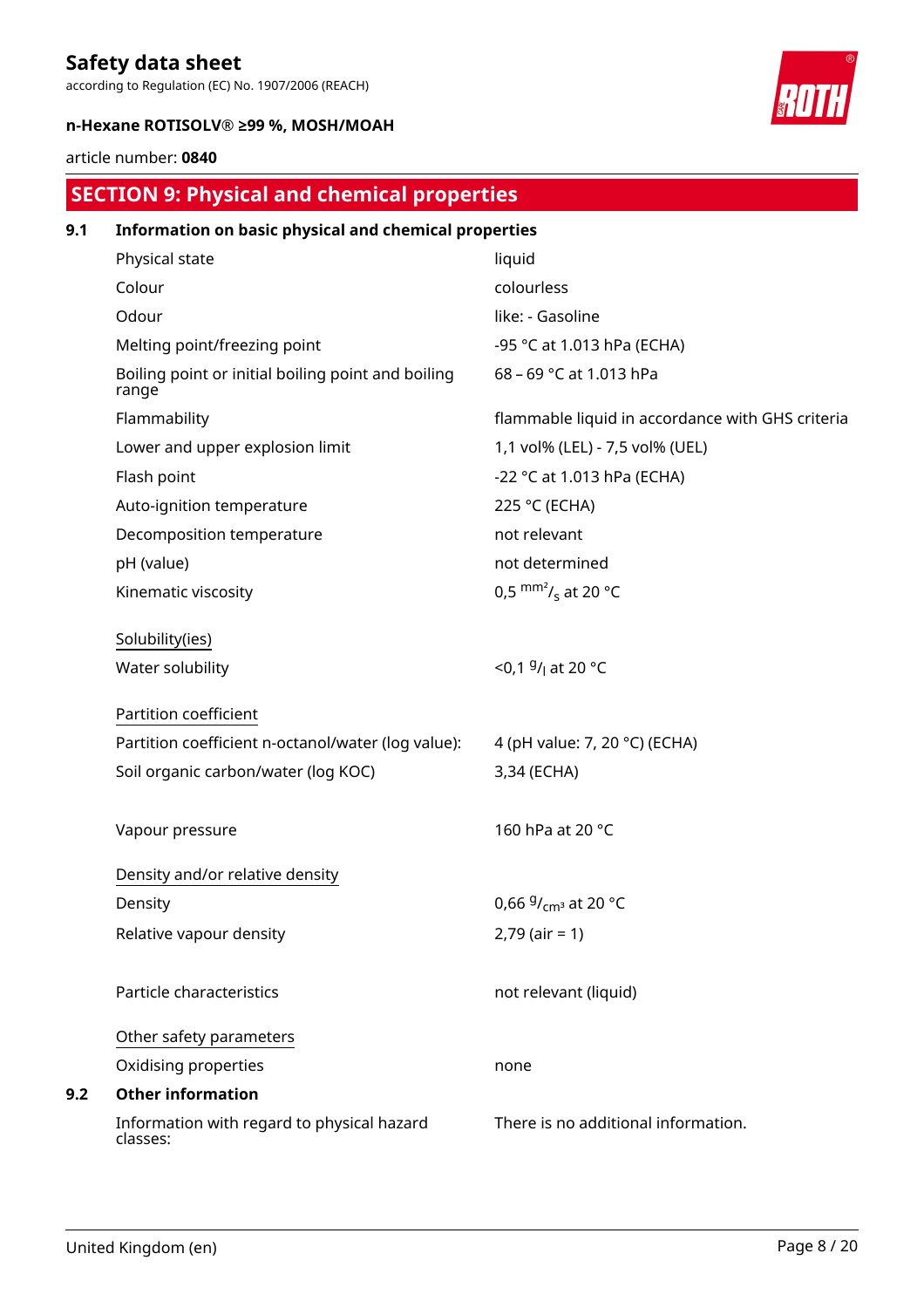according to Regulation (EC) No. 1907/2006 (REACH)



#### **n-Hexane ROTISOLV® ≥99 %, MOSH/MOAH**

article number: **0840**

Other safety characteristics:

Temperature class (EU, acc. to ATEX) T3

Maximum permissible surface temperature on the equipment: 200°C

# **SECTION 10: Stability and reactivity**

### **10.1 Reactivity**

It's a reactive substance. Risk of ignition. Vapours may form explosive mixtures with air.

### **If heated**

Risk of ignition.

#### **10.2 Chemical stability**

The material is stable under normal ambient and anticipated storage and handling conditions of temperature and pressure.

#### **10.3 Possibility of hazardous reactions**

**Violent reaction with:** strong oxidiser, Chlorine, Iodine, Peroxides, Nitrogen oxides (NOx), => Explosive properties

#### **10.4 Conditions to avoid**

Keep away from heat, hot surfaces, sparks, open flames and other ignition sources. No smoking.

#### **10.5 Incompatible materials**

Rubber articles, different plastics

**10.6 Hazardous decomposition products** Hazardous combustion products: see section 5.

# **SECTION 11: Toxicological information**

### **11.1 Information on hazard classes as defined in Regulation (EC) No 1272/2008**

### **Classification according to GHS (1272/2008/EC, CLP)**

### **Acute toxicity**

Shall not be classified as acutely toxic.

| <b>Acute toxicity</b> |                 |                                      |                |               |               |
|-----------------------|-----------------|--------------------------------------|----------------|---------------|---------------|
| <b>Exposure route</b> | <b>Endpoint</b> | <b>Value</b>                         | <b>Species</b> | <b>Method</b> | <b>Source</b> |
| inhalation: vapour    | <b>LC50</b>     | 185 <sup>mg</sup> / <sub>l</sub> /4h | rat            |               | <b>TOXNET</b> |
| oral                  | LD50            | 25.000 $mg/kq$                       | rat            |               | <b>TOXNET</b> |
| dermal                | LD50            | $>2.000$ mg/ <sub>kg</sub>           | rabbit         |               | <b>ECHA</b>   |

#### **Skin corrosion/irritation**

Causes skin irritation.

### **Serious eye damage/eye irritation**

Shall not be classified as seriously damaging to the eye or eye irritant.

### **Respiratory or skin sensitisation**

Shall not be classified as a respiratory or skin sensitiser.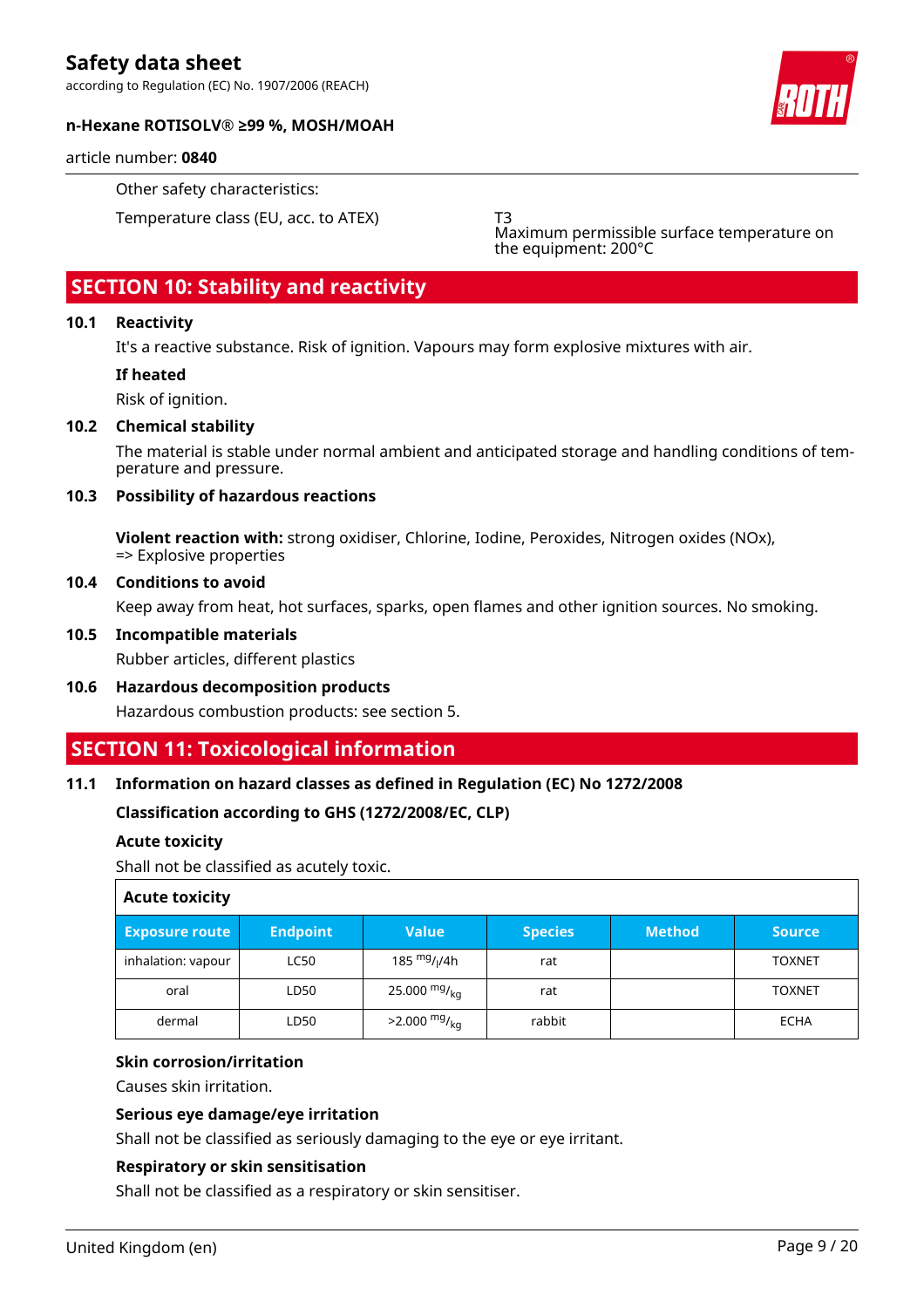according to Regulation (EC) No. 1907/2006 (REACH)

#### **n-Hexane ROTISOLV® ≥99 %, MOSH/MOAH**



article number: **0840**

### **Germ cell mutagenicity**

Shall not be classified as germ cell mutagenic.

#### **Carcinogenicity**

Shall not be classified as carcinogenic.

### **Reproductive toxicity**

Suspected of damaging fertility.

#### **Specific target organ toxicity - single exposure**

May cause drowsiness or dizziness.

#### **Specific target organ toxicity - repeated exposure**

May cause damage to organs (nervous system) through prolonged or repeated exposure (if inhaled).

| <b>Hazard category</b> | Target organ   | <b>Exposure route</b> |
|------------------------|----------------|-----------------------|
|                        | nervous system | if inhaled            |

### **Aspiration hazard**

May be fatal if swallowed and enters airways.

### **Symptoms related to the physical, chemical and toxicological characteristics**

#### **• If swallowed**

nausea, vomiting, aspiration hazard

### **• If in eyes**

slightly irritant but not relevant for classification

#### **• If inhaled**

irritant effects, headache, vertigo, fatigue, dizziness, narcosis

#### **• If on skin**

causes skin irritation

#### **• Other information**

none

**11.2 Endocrine disrupting properties**

Not listed.

**11.3 Information on other hazards**

There is no additional information.

# **SECTION 12: Ecological information**

**12.1 Toxicity**

Toxic to aquatic life with long lasting effects.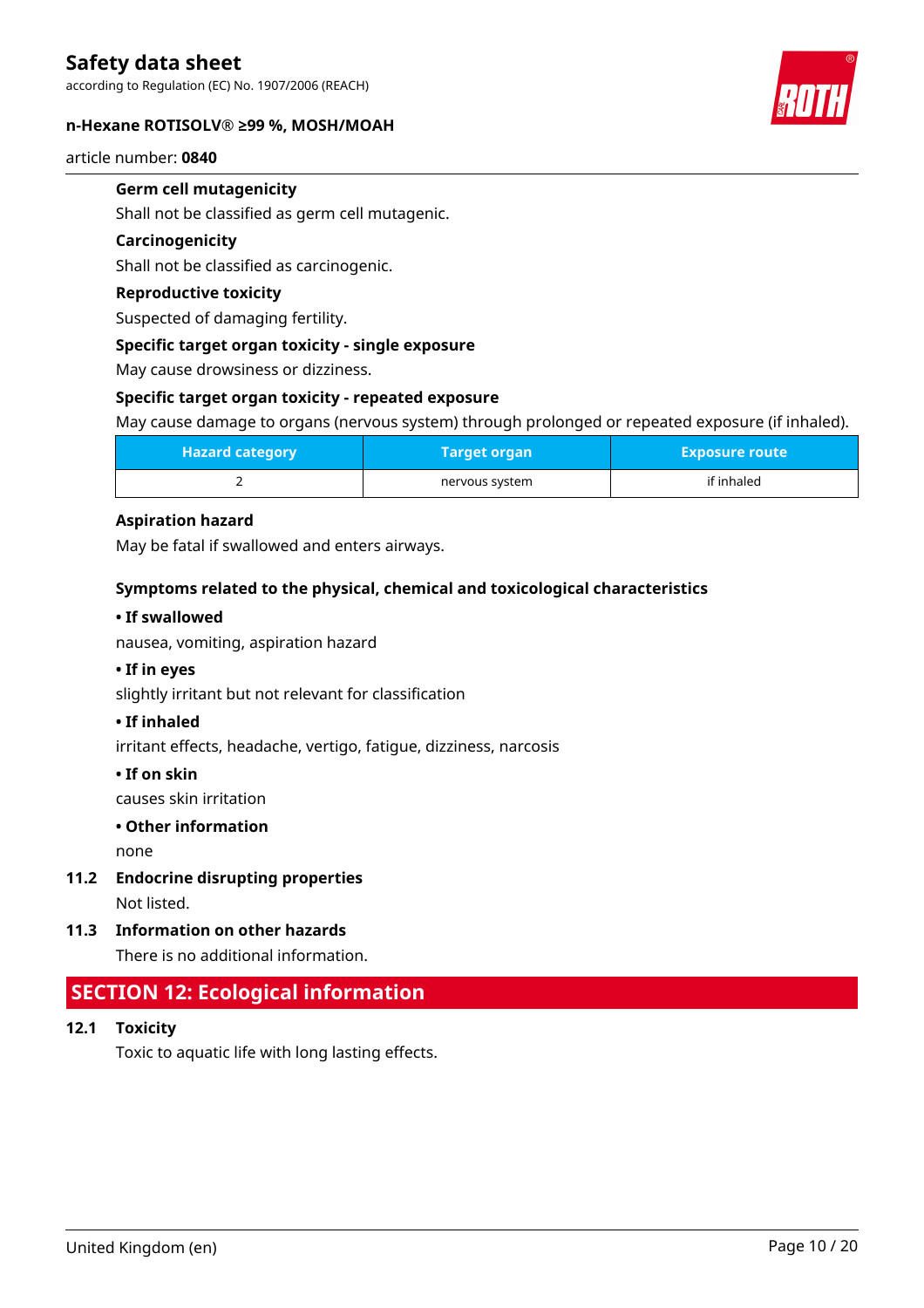according to Regulation (EC) No. 1907/2006 (REACH)



### **n-Hexane ROTISOLV® ≥99 %, MOSH/MOAH**

article number: **0840**

| <b>Aquatic toxicity (acute)</b> |                      |                       |               |                         |  |
|---------------------------------|----------------------|-----------------------|---------------|-------------------------|--|
| <b>Endpoint</b>                 | <b>Value</b>         | <b>Species</b>        | <b>Source</b> | <b>Exposure</b><br>time |  |
| LL50                            | $12,51 \frac{mg}{l}$ | fish                  | <b>ECHA</b>   | 96 h                    |  |
| <b>EL50</b>                     | 21,85 $mg/$          | aquatic invertebrates | <b>ECHA</b>   | 48 h                    |  |

### **Biodegradation**

The substance is readily biodegradable.

### **12.2 Process of degradability**

Theoretical Oxygen Demand: 3,527 mg/<sub>mg</sub> Theoretical Carbon Dioxide: 3,064 mg/<sub>mg</sub>

| <b>Process of degradability</b> |                         |       |  |
|---------------------------------|-------------------------|-------|--|
| <b>Process</b>                  | <b>Degradation rate</b> | :Time |  |
| oxygen depletion                | 83%                     | 10d   |  |

### **12.3 Bioaccumulative potential**

The substance fulfils the very bioaccumulative criterion.

| n-octanol/water (log KOW) | 4 (pH value: 7, 20 °C) (ECHA) |
|---------------------------|-------------------------------|
| <b>BCF</b>                | 501,2 (ECHA)                  |

### **12.4 Mobility in soil**

| The Organic Carbon normalised adsorption<br>coefficient | <sup>1</sup> 3,34 (ECHA) |
|---------------------------------------------------------|--------------------------|
|---------------------------------------------------------|--------------------------|

### **12.5 Results of PBT and vPvB assessment**

Data are not available.

### **12.6 Endocrine disrupting properties**

Not listed.

**12.7 Other adverse effects**

Data are not available.

# **SECTION 13: Disposal considerations**

### **13.1 Waste treatment methods**



This material and its container must be disposed of as hazardous waste. Dispose of contents/container in accordance with local/regional/national/international regulations.

### **Sewage disposal-relevant information**

Do not empty into drains. Avoid release to the environment. Refer to special instructions/safety data sheets.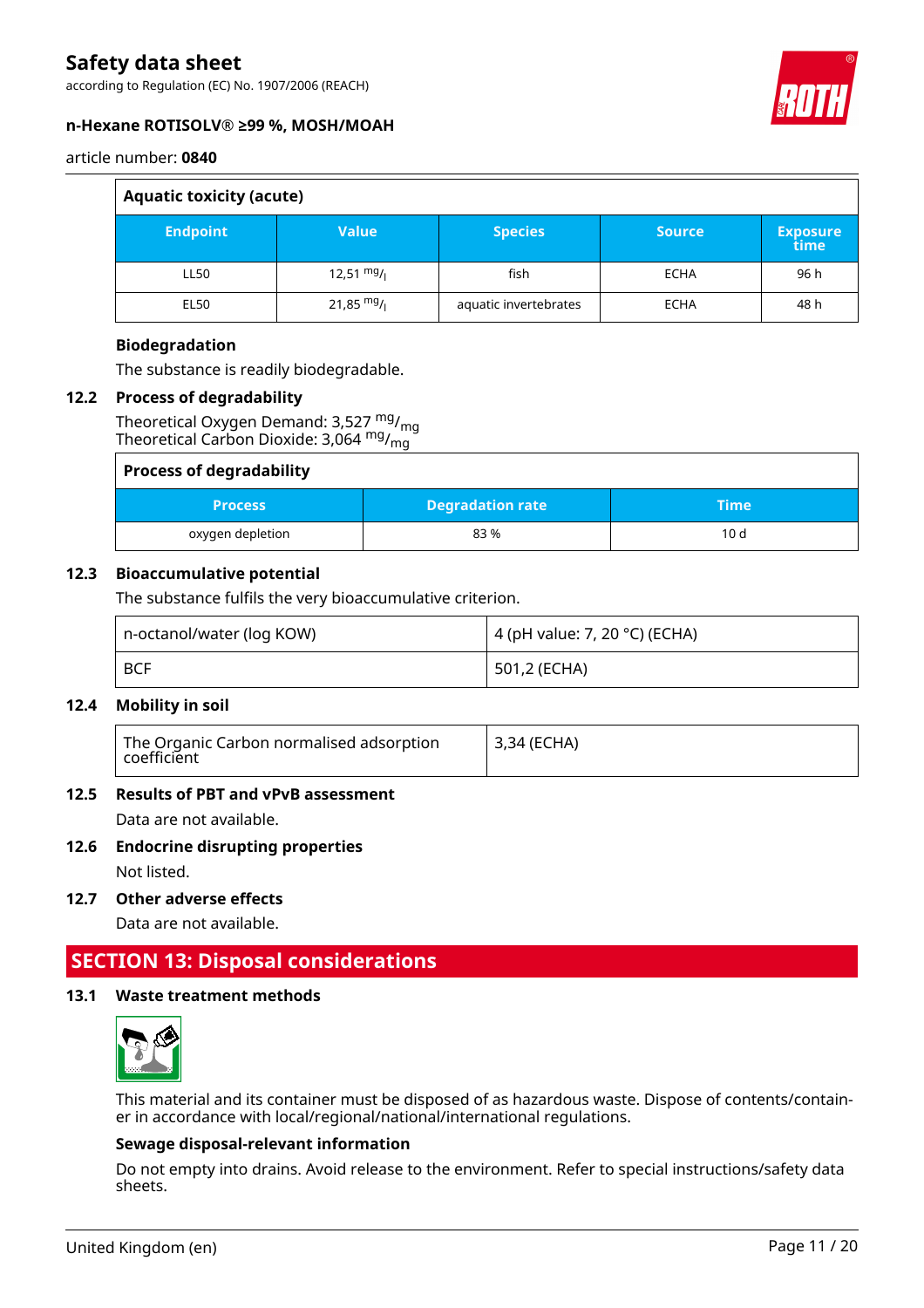according to Regulation (EC) No. 1907/2006 (REACH)

#### **n-Hexane ROTISOLV® ≥99 %, MOSH/MOAH**



#### article number: **0840**

### **Waste treatment of containers/packagings**

It is a dangerous waste; only packagings which are approved (e.g. acc. to ADR) may be used.

#### **13.2 Relevant provisions relating to waste**

 **SECTION 14: Transport information**

The allocation of waste identity numbers/waste descriptions must be carried out according to the EEC, specific to the industry and process. Waste catalogue ordinance (Germany).

#### **13.3 Remarks**

Waste shall be separated into the categories that can be handled separately by the local or national waste management facilities. Please consider the relevant national or regional provisions.

|      | $5$ . The results in the contract of the contract of the contract of the contract of the contract of the contract of the contract of the contract of the contract of the contract of the contract of the contract of the cont |                                      |
|------|-------------------------------------------------------------------------------------------------------------------------------------------------------------------------------------------------------------------------------|--------------------------------------|
| 14.1 | UN number or ID number                                                                                                                                                                                                        |                                      |
|      | ADR/RID/ADN                                                                                                                                                                                                                   | <b>UN 1208</b>                       |
|      | IMDG-Code                                                                                                                                                                                                                     | <b>UN 1208</b>                       |
|      | ICAO-TI                                                                                                                                                                                                                       | <b>UN 1208</b>                       |
| 14.2 | UN proper shipping name                                                                                                                                                                                                       |                                      |
|      | ADR/RID/ADN                                                                                                                                                                                                                   | <b>HEXANES</b>                       |
|      | IMDG-Code                                                                                                                                                                                                                     | <b>HEXANES</b>                       |
|      | ICAO-TI                                                                                                                                                                                                                       | Hexanes                              |
| 14.3 | <b>Transport hazard class(es)</b>                                                                                                                                                                                             |                                      |
|      | ADR/RID/ADN                                                                                                                                                                                                                   | 3                                    |
|      | IMDG-Code                                                                                                                                                                                                                     | 3                                    |
|      | ICAO-TI                                                                                                                                                                                                                       | 3                                    |
| 14.4 | <b>Packing group</b>                                                                                                                                                                                                          |                                      |
|      | ADR/RID/ADN                                                                                                                                                                                                                   | $\rm II$                             |
|      | IMDG-Code                                                                                                                                                                                                                     | $\rm II$                             |
|      | ICAO-TI                                                                                                                                                                                                                       | $\rm II$                             |
| 14.5 | <b>Environmental hazards</b>                                                                                                                                                                                                  | hazardous to the aquatic environment |
|      |                                                                                                                                                                                                                               |                                      |

#### **14.6 Special precautions for user**

Provisions for dangerous goods (ADR) should be complied within the premises.

### **14.7 Maritime transport in bulk according to IMO instruments**

The cargo is not intended to be carried in bulk.

#### **14.8 Information for each of the UN Model Regulations**

### **Transport of dangerous goods by road, rail and inland waterway (ADR/RID/ADN) - Additional information**

| Proper shipping name                  | <b>HEXANES</b>                                              |
|---------------------------------------|-------------------------------------------------------------|
| Particulars in the transport document | UN1208, HEXANES, 3, II, (D/E), environmentally<br>hazardous |
| Classification code                   | F1                                                          |
| Danger label(s)                       | 3, "Fish and tree"                                          |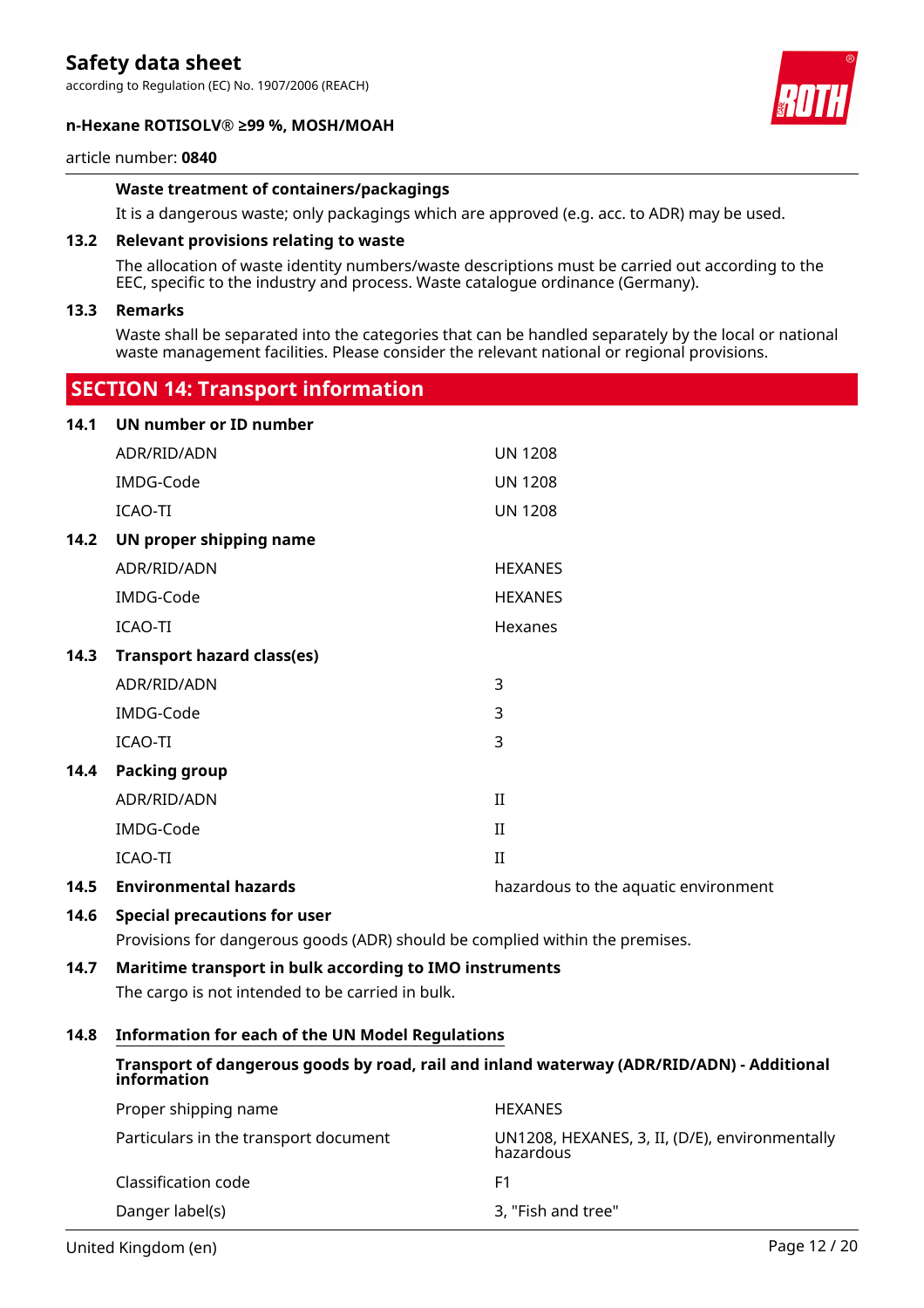according to Regulation (EC) No. 1907/2006 (REACH)

# **n-Hexane ROTISOLV® ≥99 %, MOSH/MOAH**



article number: **0840**

| <b>Environmental hazards</b>                                                       | yes (hazardous to the aquatic environment)                       |
|------------------------------------------------------------------------------------|------------------------------------------------------------------|
| Excepted quantities (EQ)                                                           | E <sub>2</sub>                                                   |
| Limited quantities (LQ)                                                            | 1 <sub>L</sub>                                                   |
| Transport category (TC)                                                            | $\overline{2}$                                                   |
| Tunnel restriction code (TRC)                                                      | D/E                                                              |
| <b>Hazard identification No</b>                                                    | 33                                                               |
| <b>Emergency Action Code</b>                                                       | 3YE                                                              |
| <b>International Maritime Dangerous Goods Code (IMDG) - Additional information</b> |                                                                  |
| Proper shipping name                                                               | <b>HEXANES</b>                                                   |
| Particulars in the shipper's declaration                                           | UN1208, HEXANES, 3, II, -22°C c.c., MARINE POL-<br><b>LUTANT</b> |
| Marine pollutant                                                                   | yes (P) (hazardous to the aquatic environment)                   |
| Danger label(s)                                                                    | 3, "Fish and tree"                                               |
|                                                                                    |                                                                  |
| Special provisions (SP)                                                            |                                                                  |
| Excepted quantities (EQ)                                                           | E <sub>2</sub>                                                   |
| Limited quantities (LQ)                                                            | 1 <sub>L</sub>                                                   |
| EmS                                                                                | $F-E$ , S-D                                                      |
| Stowage category                                                                   | E                                                                |
| International Civil Aviation Organization (ICAO-IATA/DGR) - Additional information |                                                                  |
| Proper shipping name                                                               | Hexanes                                                          |
| Particulars in the shipper's declaration                                           | UN1208, Hexanes, 3, II                                           |
| Environmental hazards                                                              | yes (hazardous to the aquatic environment)                       |
| Danger label(s)                                                                    | 3                                                                |
|                                                                                    |                                                                  |
| Excepted quantities (EQ)                                                           | E <sub>2</sub>                                                   |
| Limited quantities (LQ)                                                            | 1 <sub>L</sub>                                                   |
|                                                                                    |                                                                  |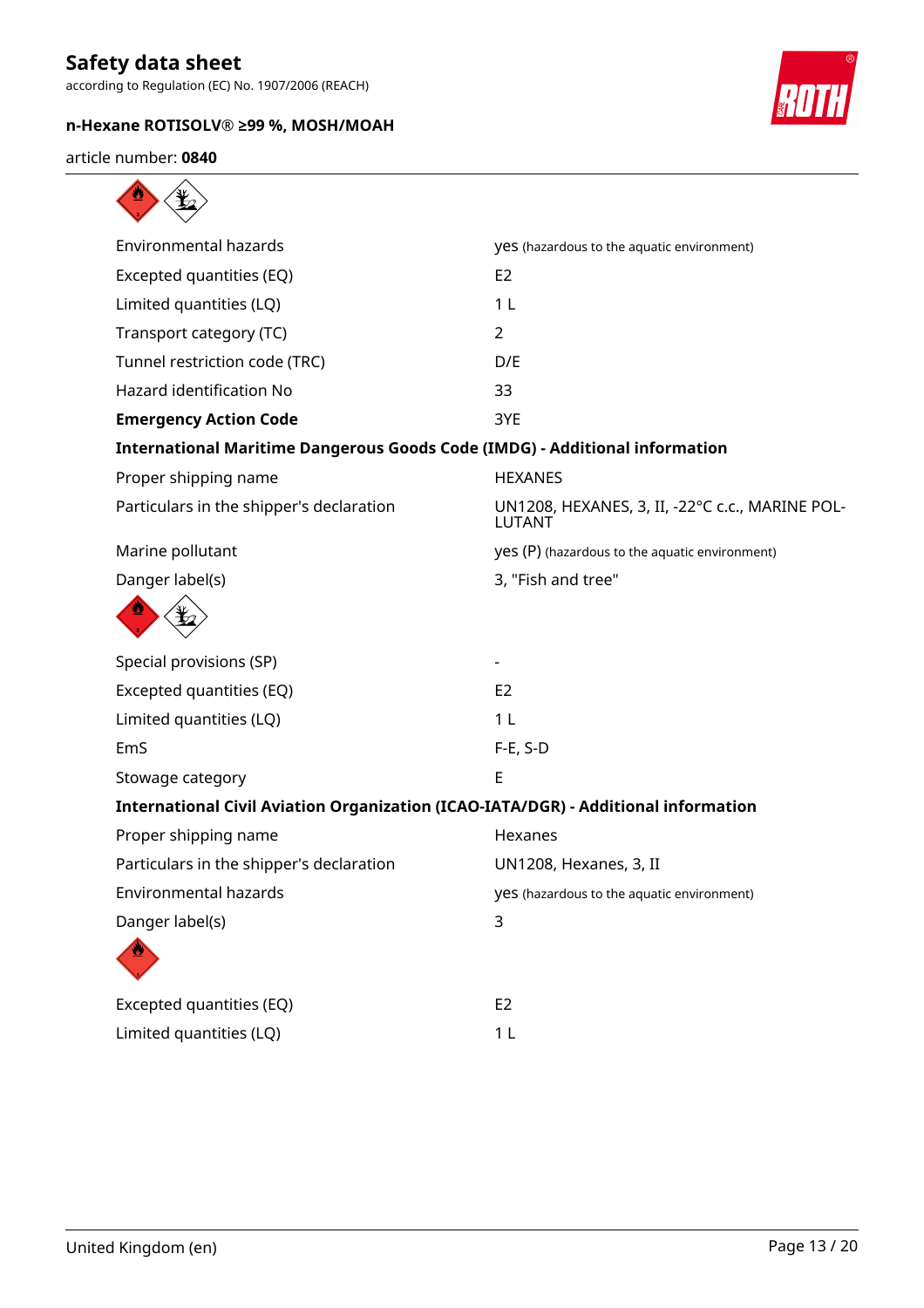according to Regulation (EC) No. 1907/2006 (REACH)



#### **n-Hexane ROTISOLV® ≥99 %, MOSH/MOAH**

#### article number: **0840**

# **SECTION 15: Regulatory information**

#### **15.1 Safety, health and environmental regulations/legislation specific for the substance or mixture**

**Relevant provisions of the European Union (EU)**

**Restrictions according to REACH, Annex XVII**

| Dangerous substances with restrictions (REACH, Annex XVII) |                                                                                                          |               |                    |           |  |
|------------------------------------------------------------|----------------------------------------------------------------------------------------------------------|---------------|--------------------|-----------|--|
| Name of substance                                          | Name acc. to inventory                                                                                   | <b>CAS No</b> | <b>Restriction</b> | <b>No</b> |  |
| n-Hexane                                                   | this product meets the criteria for<br>classification in accordance with Reg-<br>ulation No 1272/2008/EC |               | R <sub>3</sub>     |           |  |
| n-Hexane                                                   | flammable / pyrophoric                                                                                   |               | R40                | 40        |  |
| n-Hexane                                                   | substances in tattoo inks and perman-<br>ent make-up                                                     |               | R75                | 75        |  |

**Legend**

R3 1. Shall not be used in:

- ornamental articles intended to produce light or colour effects by means of different phases, for example in ornamental lamps and ashtrays,

- tricks and jokes,

- games for one or more participants, or any article intended to be used as such, even with ornamental aspects, 2. Articles not complying with paragraph 1 shall not be placed on the market.

3. Shall not be placed on the market if they contain a colouring agent, unless required for fiscal reasons, or perfume, or both, if they:

— can be used as fuel in decorative oil lamps for supply to the general public, and

— present an aspiration hazard and are labelled with H304.

4. Decorative oil lamps for supply to the general public shall not be placed on the market unless they conform to the European Standard on Decorative oil lamps (EN 14059) adopted by the European Committee for Standardisation (CEN).

5. Without prejudice to the implementation of other Union provisions relating to the classification, labelling and packaging of substances and mixtures, suppliers shall ensure, before the placing on the market, that the following requirements are met:

(a) lamp oils, labelled with H304, intended for supply to the general public are visibly, legibly and indelibly marked as follows: "Keep lamps filled with this liquid out of the reach of children"; and, by 1 December 2010, "Just a sip of lamp oil – or even sucking the wick of lamps – may lead to life-threatening lung damage";

(b) grill lighter fluids, labelled with H304, intended for supply to the general public are legibly and indelibly marked by 1 December 2010 as follows: 'Just a sip of grill lighter fluid may lead to life threatening lung damage'; (c) lamps oils and grill lighters, labelled with H304, intended for supply to the general public are packaged in black opaque containers not exceeding 1 litre by 1 December 2010.';

R40 1. Shall not be used, as substance or as mixtures in aerosol dispensers where these aerosol dispensers are intended for supply to the general public for entertainment and decorative purposes such as the following:

- metallic glitter intended mainly for decoration, - artificial snow and frost,

- 'whoopee' cushions,

- silly string aerosols,

- imitation excrement,

- horns for parties,

- decorative flakes and foams,

- artificial cobwebs,

- stink bombs.

2. Without prejudice to the application of other Community provisions on the classification, packaging and labelling of substances, suppliers shall ensure before the placing on the market that the packaging of aerosol dispensers referred to above is marked visibly, legibly and indelibly with:

'For professional users only'.

3. By way of derogation, paragraphs 1 and 2 shall not apply to the aerosol dispensers referred to Article 8 (1a) of Council Directive 75/324/EEC (2).

4. The aerosol dispensers referred to in paragraphs 1 and 2 shall not be placed on the market unless they conform to the requirements indicated.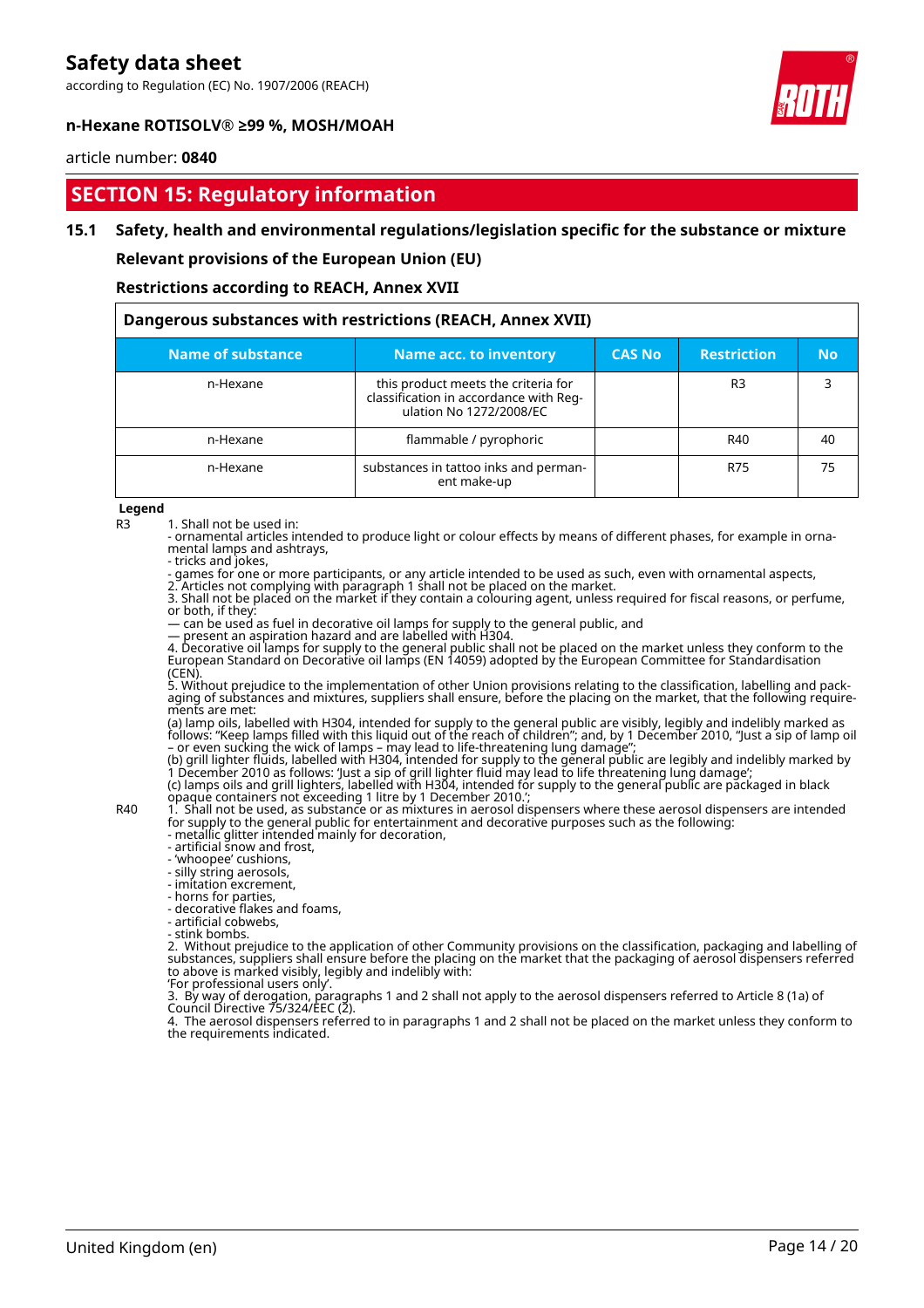according to Regulation (EC) No. 1907/2006 (REACH)

# **n-Hexane ROTISOLV® ≥99 %, MOSH/MOAH**



#### article number: **0840**

| Legend     |                                                                                                                                                                                                                                                                                                                                                                                                                                                                                                                                                                                                                                                                                                                                                                                                                                                                                                                                                                                                                                                                               |
|------------|-------------------------------------------------------------------------------------------------------------------------------------------------------------------------------------------------------------------------------------------------------------------------------------------------------------------------------------------------------------------------------------------------------------------------------------------------------------------------------------------------------------------------------------------------------------------------------------------------------------------------------------------------------------------------------------------------------------------------------------------------------------------------------------------------------------------------------------------------------------------------------------------------------------------------------------------------------------------------------------------------------------------------------------------------------------------------------|
| <b>R75</b> | 1. Shall not be placed on the market in mixtures for use for tattooing purposes, and mixtures containing any such sub-<br>stances shall not be used for tattooing purposes, after 4 January 2022 if the substance or substances in question is or<br>are present in the following circumstances:                                                                                                                                                                                                                                                                                                                                                                                                                                                                                                                                                                                                                                                                                                                                                                              |
|            | (a) in the case of a substance classified in Part 3 of Annex VI to Regulation (EC) No 1272/2008 as carcinogen category<br>1A, 1B or 2, or germ cell mutagen category 1A, 1B or 2, the substance is present in the mixture in a concentration<br>equal to or greater than 0,00005 % by weight;                                                                                                                                                                                                                                                                                                                                                                                                                                                                                                                                                                                                                                                                                                                                                                                 |
|            | (b) in the case of a substance classified in Part 3 of Annex VI to Regulation (EC) No 1272/2008 as reproductive toxicant<br>category 1A, 1B or 2, the substance is present in the mixture in a concentration equal to or greater than 0,001 % by                                                                                                                                                                                                                                                                                                                                                                                                                                                                                                                                                                                                                                                                                                                                                                                                                              |
|            | weight;<br>(c) in the case of a substance classified in Part 3 of Annex VI to Regulation (EC) No 1272/2008 as skin sensitiser cat-<br>egory 1, 1A or 1B, the substance is present in the mixture in a concentration egual to or greater than 0,001 % by<br>weight;                                                                                                                                                                                                                                                                                                                                                                                                                                                                                                                                                                                                                                                                                                                                                                                                            |
|            | (d) in the case of a substance classified in Part 3 of Annex VI to Regulation (EC) No 1272/2008 as skin corrosive cat-<br>egory 1, 1A, 1B or 1C or skin irritant category 2, or as serious eye damage category 1 or eye irritant category 2, the<br>substance is present in the mixture in a concentration equal to or greater than:<br>(i) 0,1 % by weight, if the substance is used solely as a pH regulator;<br>(ii) 0,01 % by weight, in all other cases;                                                                                                                                                                                                                                                                                                                                                                                                                                                                                                                                                                                                                 |
|            | (e) in the case of a substance listed in Annex II to Regulation (EC) No 1223/2009 (*1), the substance is present in the<br>mixture in a concentration equal to or greater than 0,00005 % by weight;<br>(f) in the case of a substance for which a condition of one or more of the following kinds is specified in column g<br>(Product type, Body parts) of the table in Annex IV to Regulation (EC) No 1223/2009, the substance is present in the<br>mixture in a concentration equal to or greater than 0,00005 % by weight:                                                                                                                                                                                                                                                                                                                                                                                                                                                                                                                                                |
|            | (i) "Rinse-off products";<br>(ii) "Not to be used in products applied on mucous membranes";                                                                                                                                                                                                                                                                                                                                                                                                                                                                                                                                                                                                                                                                                                                                                                                                                                                                                                                                                                                   |
|            | (iii) "Not to be used in eye products";<br>(g) in the case of a substance for which a condition is specified in column h (Maximum concentration in ready for use<br>preparation) or column i (Other) of the table in Annex IV to Regulation (EC) No 1223/2009, the substance is present in<br>the mixture in a concentration, or in some other way, that does not accord with the condition specified in that column;<br>(h) in the case of a substance listed in Appendix 13 to this Annex, the substance is present in the mixture in a concen-<br>tration equal to or greater than the concentration limit specified for that substance in that Appendix.<br>2. For the purposes of this entry use of a mixture "for tattooing purposes" means injection or introduction of the mix-<br>ture into a person's skin, mucous membrane or eyeball, by any process or procedure (including procedures com-<br>monly referred to as permanent make-up, cosmetic tattooing, micro-blading and micro-pigmentation), with the aim of<br>making a mark or design on his or her body. |
|            | 3. If a substance not listed in Appendix 13 falls within more than one of points (a) to (g) of paragraph 1, the strictest<br>concentration limit laid down in the points in question shall apply to that substance. If a substance listed in Appendix<br>13 also falls within one or more of points (a) to (g) of paragraph 1, the concentration limit laid down in point (h) of<br>paragraph 1 shall apply to that substance.                                                                                                                                                                                                                                                                                                                                                                                                                                                                                                                                                                                                                                                |
|            | 4. By way of derogation, paragraph 1 shall not apply to the following substances until 4 January 2023:<br>(a) Pigment Blue 15:3 (CI 74160, EC No 205-685-1, CAS No 147-14-8);                                                                                                                                                                                                                                                                                                                                                                                                                                                                                                                                                                                                                                                                                                                                                                                                                                                                                                 |
|            | (b) Pigment Green 7 (CI 74260, EC No 215-524-7, CAS No 1328-53-6).                                                                                                                                                                                                                                                                                                                                                                                                                                                                                                                                                                                                                                                                                                                                                                                                                                                                                                                                                                                                            |
|            | 5. If Part 3 of Annex VI to Regulation (EC) No 1272/2008 is amended after 4 January 2021 to classify or re-classify a sub-<br>stance such that the substance then becomes caught by point (a), (b), (c) or (d) of paragraph 1 of this entry, or such<br>that it then falls within a different one of those points from the one within which it fell previously, and the date of ap-<br>plication of that new or revised classification is after the date referred to in paragraph 1 or, as the case may be, para-<br>graph 4 of this entry, that amendment shall, for the purposes of applying this entry to that substance, be treated as<br>taking effect on the date of application of that new or revised classification.                                                                                                                                                                                                                                                                                                                                                 |
|            | 6. If Annex II or Annex IV to Regulation (EC) No 1223/2009 is amended after 4 January 2021 to list or change the listing<br>of a substance such that the substance then becomes caught by point (e), (f) or (g) of paragraph 1 of this entry, or<br>such that it then falls within a different one of those points from the one within which it fell previously, and the<br>amendment takes effect after the date referred to in paragraph 1 or, as the case may be, paragraph 4 of this entry,<br>that amendment shall, for the purposes of applying this entry to that substance, be treated as taking effect from the<br>date falling 18 months after entry into force of the act by which that amendment was made.<br>7. Suppliers placing a mixture on the market for use for tattooing purposes shall ensure that, after 4 January 2022, the<br>mixture is marked with the following information:                                                                                                                                                                       |
|            | (a) the statement "Mixture for use in tattoos or permanent make-up";<br>(b) a reference number to uniquely identify the batch;                                                                                                                                                                                                                                                                                                                                                                                                                                                                                                                                                                                                                                                                                                                                                                                                                                                                                                                                                |
|            | (c) the list of ingredients in accordance with the nomenclature established in the glossary of common ingredient<br>names pursuant to Article 33 of Regulation (EC) No 1223/2009, or in the absence of a common ingredient name, the<br>IUPAC name. In the absence of a common ingredient name or IUPAC name, the CAS and EC number. Ingredients shall<br>be listed in descending order by weight or volume of the ingredients at the time of formulation. "Ingredient" means<br>any substance added during the process of formulation and present in the mixture for use for tattooing purposes. Im-<br>purities shall not be regarded as ingredients. If the name of a substance, used as ingredient within the meaning of<br>this entry, is already required to be stated on the label in accordance with Regulation (EC) No 1272/2008, that ingredi-<br>ent does not need to be marked in accordance with this Regulation;                                                                                                                                                |
|            | (d) the additional statement "pH regulator" for substances falling under point (d)(i) of paragraph 1;<br>(e) the statement "Contains nickel. Can cause allergic reactions." if the mixture contains nickel below the concentra-<br>tion limit specified in Appendix 13;                                                                                                                                                                                                                                                                                                                                                                                                                                                                                                                                                                                                                                                                                                                                                                                                       |
|            | (f) the statement "Contains chromium (VI). Can cause allergic reactions." if the mixture contains chromium (VI) below<br>the concentration limit specified in Appendix 13;<br>(g) safety instructions for use insofar as they are not already required to be stated on the label by Regulation (EC) No<br>1272/2008.                                                                                                                                                                                                                                                                                                                                                                                                                                                                                                                                                                                                                                                                                                                                                          |
|            | The information shall be clearly visible, easily legible and marked in a way that is indelible.<br>The information shall be written in the official language(s) of the Member State(s) where the mixture is placed on the<br>market, unless the Member State(s) concerned provide(s) otherwise.                                                                                                                                                                                                                                                                                                                                                                                                                                                                                                                                                                                                                                                                                                                                                                               |
|            | Where necessary because of the size of the package, the information listed in the first subparagraph, except for point<br>(a), shall be included instead in the instructions for use.                                                                                                                                                                                                                                                                                                                                                                                                                                                                                                                                                                                                                                                                                                                                                                                                                                                                                         |
|            | Before using a mixture for tattooing purposes, the person using the mixture shall provide the person undergoing the<br>procedure with the information marked on the package or included in the instructions for use pursuant to t<br>graph.<br>et contain the statement "Mixture for use in tottoos ar normanent make un" shall not be used for                                                                                                                                                                                                                                                                                                                                                                                                                                                                                                                                                                                                                                                                                                                               |

8. Mixtures that do not contain the statement "Mixture for use in tattoos or permanent make-up" shall not be used for tattooing purposes.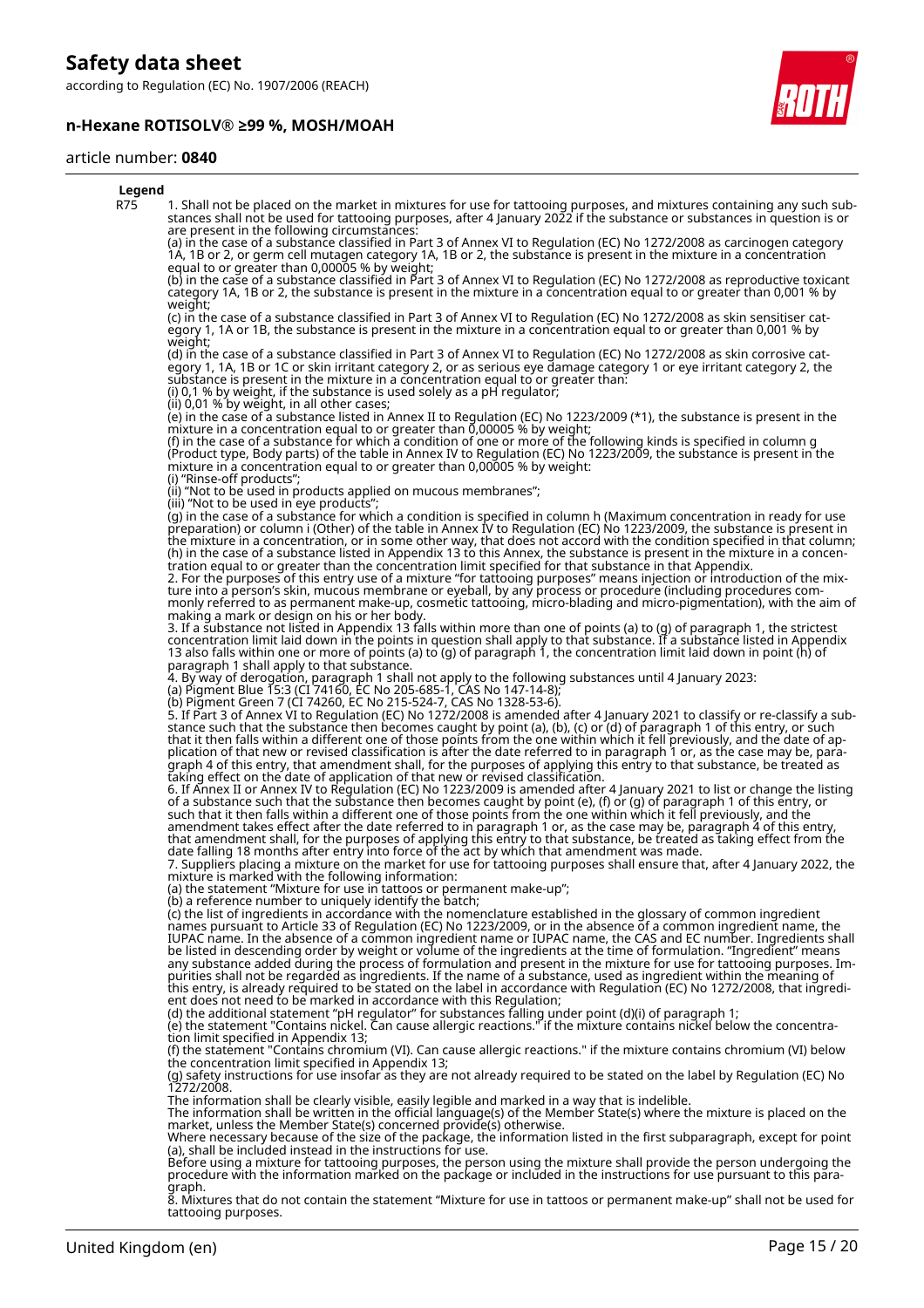according to Regulation (EC) No. 1907/2006 (REACH)





#### article number: **0840**

#### **Legend**

9. This entry does not apply to substances that are gases at temperature of 20 °C and pressure of 101,3 kPa, or generate a vapour pressure of more than 300 kPa at temperature of 50 °C, with the exception of formaldehyde (CAS No 50- 00-0, EC No 200-001-8).

10. This entry does not apply to the placing on the market of a mixture for use for tattooing purposes, or to the use of a mixture for tattooing purposes, when placed on the market exclusively as a medical device or an accessory to a medical device, within the meaning of Regulation (EU) 2017/745, or when used exclusively as a medical device or an accessory to a medical device, within the same meaning. Where the placing on the market or use may not be exclusively as a medical device or an accessory to a medical device, the requirements of Regulation (EU) 2017/745 and of this Regulation shall apply cumulatively.

#### **List of substances subject to authorisation (REACH, Annex XIV)/SVHC - candidate list**

Not listed.

#### **Seveso Directive**

| 2012/18/EU (Seveso III) |                                                                           |                                                                                            |     |              |  |
|-------------------------|---------------------------------------------------------------------------|--------------------------------------------------------------------------------------------|-----|--------------|--|
| <b>No</b>               | Dangerous substance/hazard categories                                     | Qualifying quantity (tonnes) for the application of lower and upper-tier re-<br>quirements |     | <b>Notes</b> |  |
| E <sub>2</sub>          | environmental hazards (hazardous to the aquatic en-<br>vironment, cat. 2) | 200                                                                                        | 500 | 57)          |  |

**Notation**

57) Hazardous to the Aquatic Environment in category Chronic 2

#### **Deco-Paint Directive**

| <b>VOC content</b> | 100 %<br>660 $9/1$ |
|--------------------|--------------------|
|                    |                    |

#### **Industrial Emissions Directive (IED)**

| VOC content | 100 %  |
|-------------|--------|
| VOC content | 6609/1 |

#### **Directive on the restriction of the use of certain hazardous substances in electrical and electronic equipment (RoHS)**

not listed

#### **Regulation concerning the establishment of a European Pollutant Release and Transfer Register (PRTR)**

not listed

#### **Water Framework Directive (WFD)**

| List of pollutants (WFD) |                                                                                                                                                                                                                                                                                                              |               |           |                |
|--------------------------|--------------------------------------------------------------------------------------------------------------------------------------------------------------------------------------------------------------------------------------------------------------------------------------------------------------|---------------|-----------|----------------|
| Name of substance        | <b>Name acc. to inventory</b>                                                                                                                                                                                                                                                                                | <b>CAS No</b> | Listed in | <b>Remarks</b> |
| n-Hexane                 | Substances and preparations, or<br>the breakdown products of such,<br>which have been proved to pos-<br>sess carcinogenic or mutagenic<br>properties or properties which<br>may affect steroidogenic, thyroid,<br>reproduction or other endocrine-<br>related functions in or via the<br>aquatic environment |               | A)        |                |

**Legend**

A) Indicative list of the main pollutants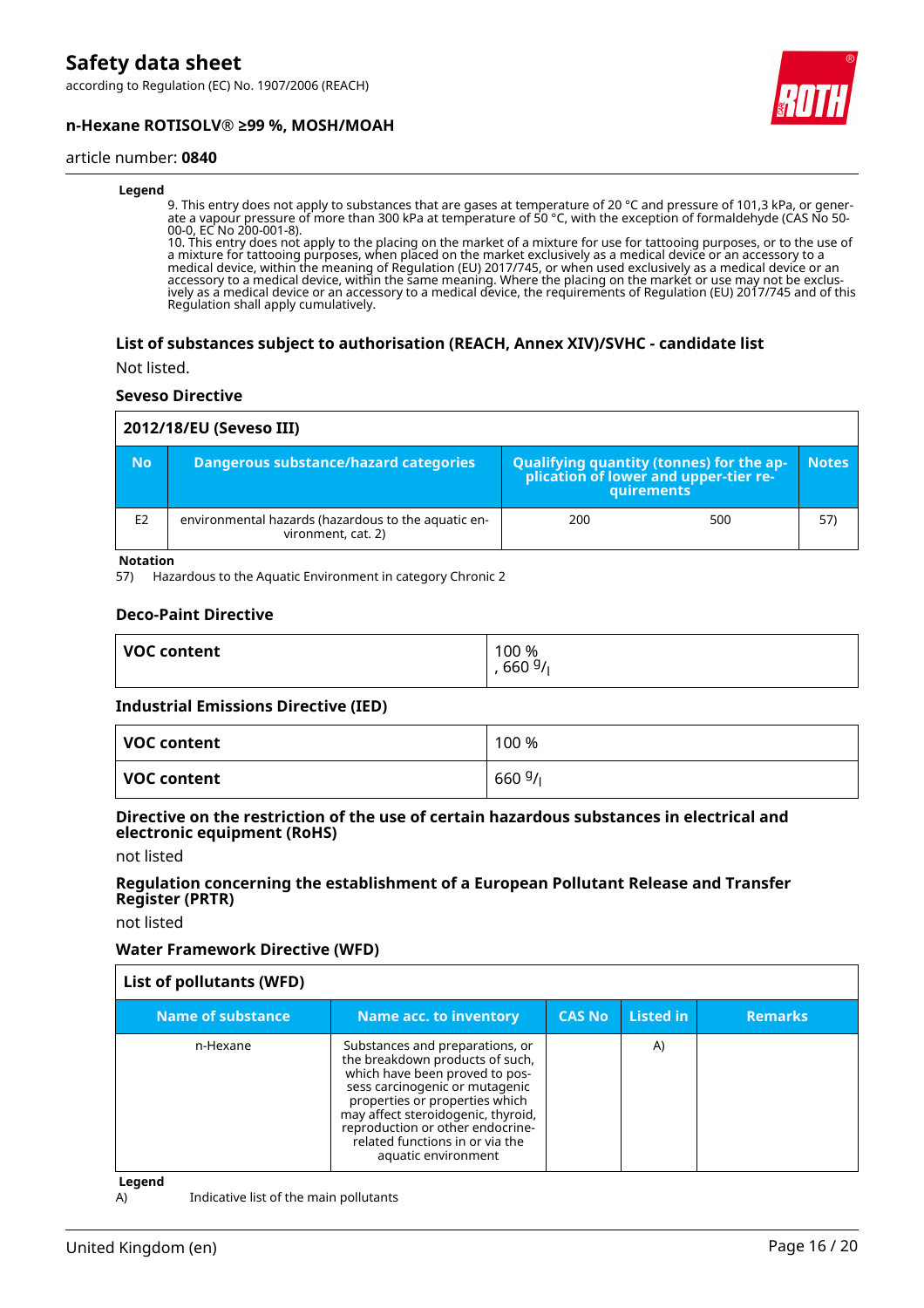according to Regulation (EC) No. 1907/2006 (REACH)

#### **n-Hexane ROTISOLV® ≥99 %, MOSH/MOAH**



# **Regulation on the marketing and use of explosives precursors**

not listed

#### **Regulation on drug precursors**

not listed

### **Regulation on substances that deplete the ozone layer (ODS)**

not listed

### **Regulation concerning the export and import of hazardous chemicals (PIC)**

not listed

#### **Regulation on persistent organic pollutants (POP)**

not listed

### **Other information**

Directive 94/33/EC on the protection of young people at work. Observe employment restrictions under the Maternity Protection Directive (92/85/EEC) for expectant or nursing mothers.

#### **National inventories**

| <b>Country</b> | <b>Inventory</b> | <b>Status</b>       |
|----------------|------------------|---------------------|
| AU             | <b>AICS</b>      | substance is listed |
| CA             | <b>DSL</b>       | substance is listed |
| <b>CN</b>      | <b>IECSC</b>     | substance is listed |
| EU             | ECSI             | substance is listed |
| EU             | REACH Reg.       | substance is listed |
| JP             | <b>CSCL-ENCS</b> | substance is listed |
| JP             | ISHA-ENCS        | substance is listed |
| KR             | KECI             | substance is listed |
| <b>MX</b>      | INSQ             | substance is listed |
| <b>NZ</b>      | NZIoC            | substance is listed |
| PH             | <b>PICCS</b>     | substance is listed |
| <b>TR</b>      | <b>CICR</b>      | substance is listed |
| TW             | <b>TCSI</b>      | substance is listed |
| US             | <b>TSCA</b>      | substance is listed |

#### **Legend**

| AICS  | Australian Inventory of Chemical Substances                             |
|-------|-------------------------------------------------------------------------|
| CICR  | Chemical Inventory and Control Regulation                               |
|       | CSCL-ENCS List of Existing and New Chemical Substances (CSCL-ENCS)      |
| DSL.  | Domestic Substances List (DSL)                                          |
| ECSI  | EC Substance Inventory (EINECS, ELINCS, NLP)                            |
| IECSC | Inventory of Existing Chemical Substances Produced or Imported in China |
| INSO  | National Inventory of Chemical Substances                               |
|       | ISHA-ENCS Inventory of Existing and New Chemical Substances (ISHA-ENCS) |
| KECI  | Korea Existing Chemicals Inventory                                      |
| NZIoC | New Zealand Inventory of Chemicals                                      |
| PICCS | Philippine Inventory of Chemicals and Chemical Substances (PICCS)       |
|       | REACH Reg. REACH registered substances                                  |
| TCSI  | Taiwan Chemical Substance Inventory                                     |
| TSCA  | Toxic Substance Control Act                                             |
|       |                                                                         |

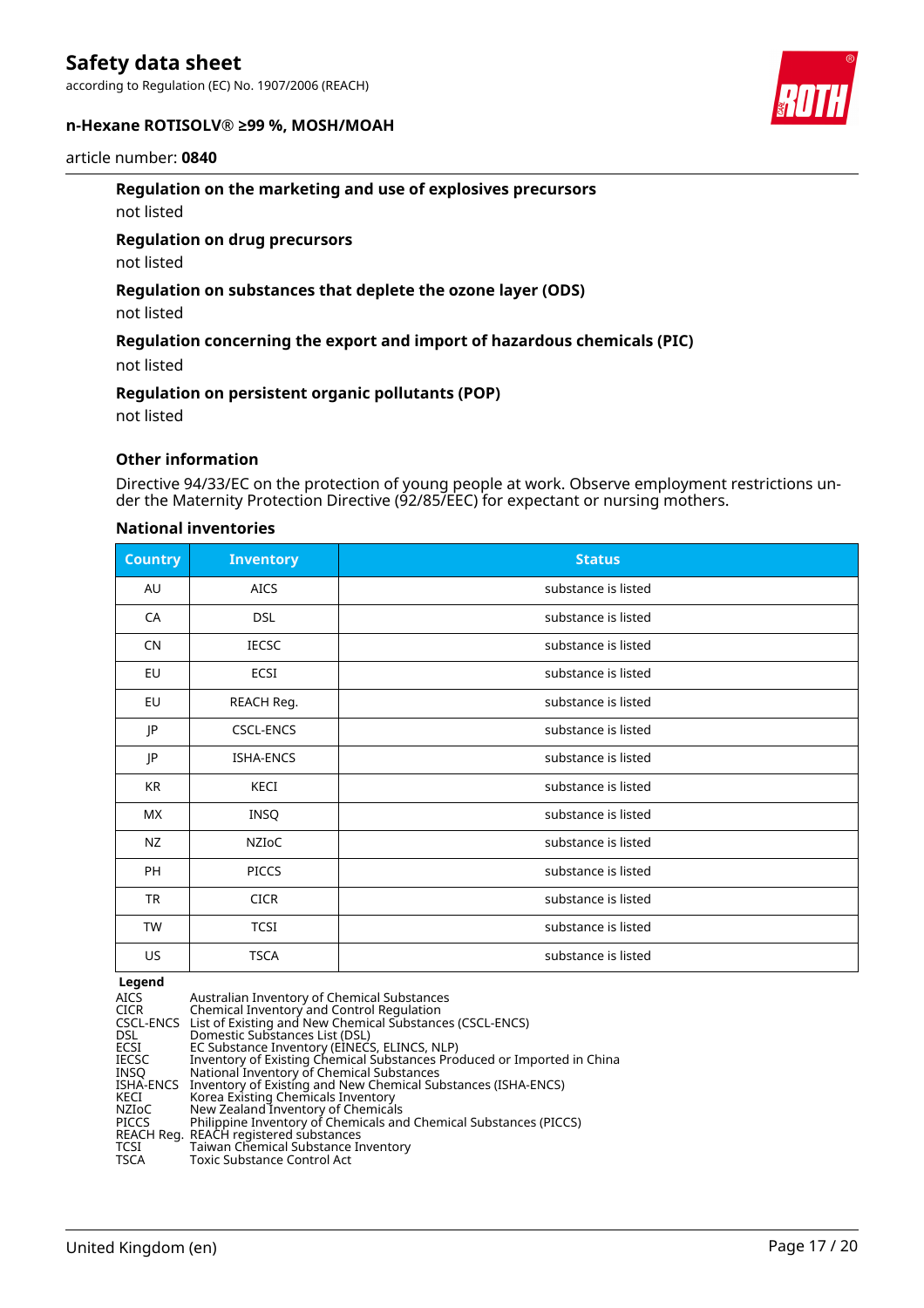according to Regulation (EC) No. 1907/2006 (REACH)

### **n-Hexane ROTISOLV® ≥99 %, MOSH/MOAH**



article number: **0840**

#### **15.2 Chemical Safety Assessment**

No Chemical Safety Assessment has been carried out for this substance.

# **SECTION 16: Other information**

### **Indication of changes (revised safety data sheet)**

Alignment to regulation: Regulation (EC) No. 1907/2006 (REACH), amended by 2020/878/EU

| <b>Section</b> | <b>Former entry (text/value)</b>                                                                            | <b>Actual entry (text/value)</b>                                                                                                                                                                                                                                                                                                | Safety-<br>relev-<br>ant |
|----------------|-------------------------------------------------------------------------------------------------------------|---------------------------------------------------------------------------------------------------------------------------------------------------------------------------------------------------------------------------------------------------------------------------------------------------------------------------------|--------------------------|
| 2.1            |                                                                                                             | Classification according to Regulation (EC) No<br>1272/2008 (CLP):<br>change in the listing (table)                                                                                                                                                                                                                             | yes                      |
| 2.1            | The most important adverse physicochemical,<br>human health and environmental effects:<br>Narcotic effects. | The most important adverse physicochemical,<br>human health and environmental effects:<br>Delayed or immediate effects can be expected<br>after short or long-term exposure. The product<br>is combustible and can be ignited by potential<br>ignition sources. Spillage and fire water can<br>cause pollution of watercourses. | yes                      |
| 2.3            | Other hazards:<br>There is no additional information.                                                       | Other hazards                                                                                                                                                                                                                                                                                                                   | yes                      |
| 2.3            |                                                                                                             | Results of PBT and vPvB assessment:<br>According to the results of its assessment, this<br>substance is not a PBT or a vPvB.                                                                                                                                                                                                    | yes                      |

### Restructuring: section 9, section 14

#### **Abbreviations and acronyms**

| Abbr.       | <b>Descriptions of used abbreviations</b>                                                                                                                                                                                       |  |
|-------------|---------------------------------------------------------------------------------------------------------------------------------------------------------------------------------------------------------------------------------|--|
| 2006/15/EC  | Commission Directive establishing a second list of indicative occupational exposure limit values in imple-<br>mentation of Council Directive 98/24/EC and amending Directives 91/322/EEC and 2000/39/EC                         |  |
| <b>ADN</b>  | Accord européen relatif au transport international des marchandises dangereuses par voies de naviga-<br>tion intérieures (European Agreement concerning the International Carriage of Dangerous Goods by In-<br>land Waterways) |  |
| ADR         | Accord relatif au transport international des marchandises dangereuses par route (Agreement concern-<br>ing the International Carriage of Dangerous Goods by Road)                                                              |  |
| ADR/RID/ADN | Agreements concerning the International Carriage of Dangerous Goods by Road/Rail/Inland Waterways<br>(ADR/RID/ADN)                                                                                                              |  |
| <b>ATF</b>  | <b>Acute Toxicity Estimate</b>                                                                                                                                                                                                  |  |
| <b>BCF</b>  | Bioconcentration factor                                                                                                                                                                                                         |  |
| CAS         | Chemical Abstracts Service (service that maintains the most comprehensive list of chemical substances)                                                                                                                          |  |
| Ceiling-C   | Ceiling value                                                                                                                                                                                                                   |  |
| CIP         | Regulation (EC) No 1272/2008 on classification, labelling and packaging of substances and mixtures                                                                                                                              |  |
| <b>DGR</b>  | Dangerous Goods Regulations (see IATA/DGR)                                                                                                                                                                                      |  |
| <b>DNEL</b> | Derived No-Effect Level                                                                                                                                                                                                         |  |
| EC No       | The EC Inventory (EINECS, ELINCS and the NLP-list) is the source for the seven-digit EC number, an identi-<br>fier of substances commercially available within the EU (European Union)                                          |  |
| EH40/2005   | EH40/2005 Workplace exposure limits (http://www.nationalarchives.gov.uk/doc/open-government-li-<br>cence/)                                                                                                                      |  |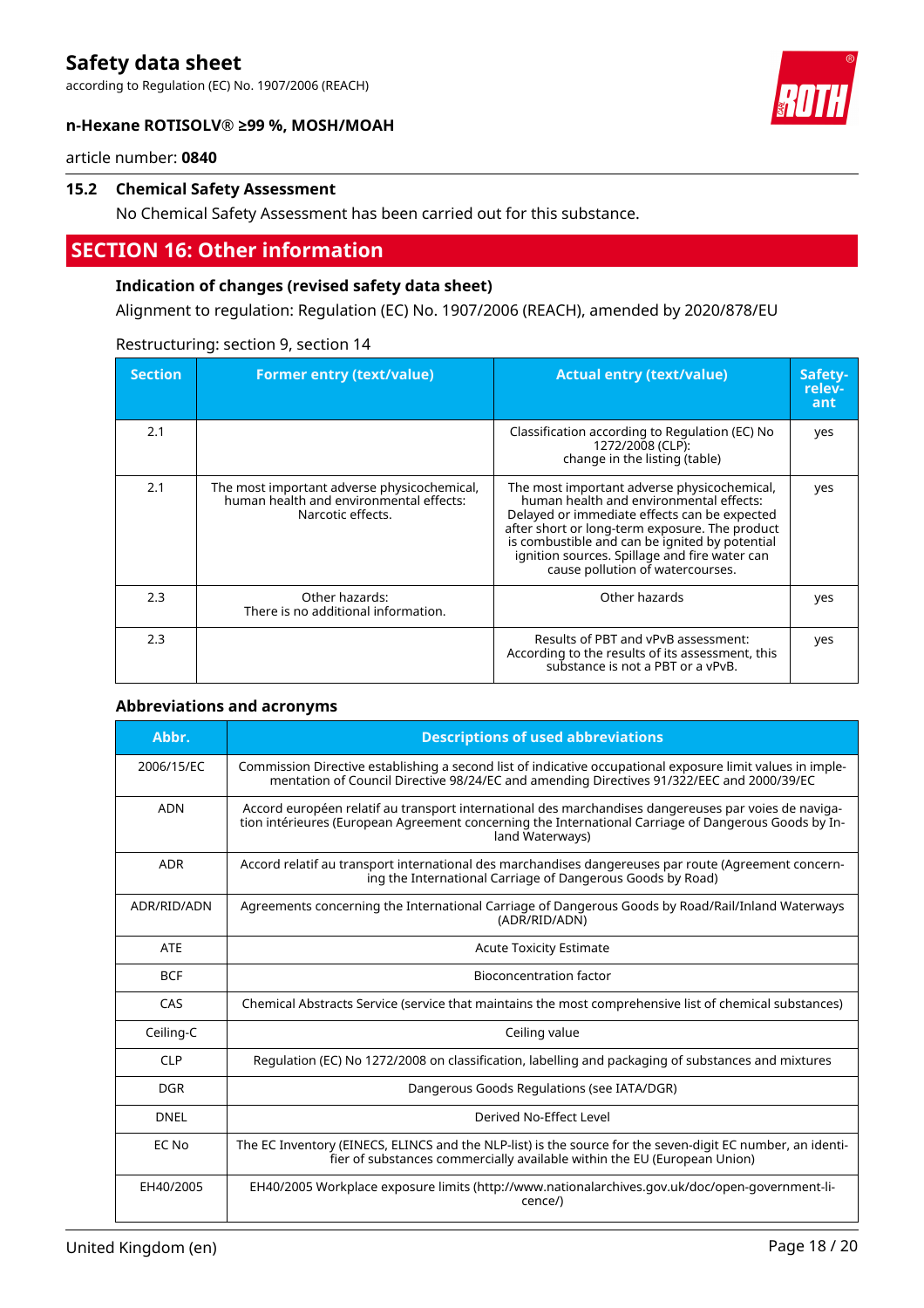according to Regulation (EC) No. 1907/2006 (REACH)



# **n-Hexane ROTISOLV® ≥99 %, MOSH/MOAH**

### article number: **0840**

| Abbr.           | <b>Descriptions of used abbreviations</b>                                                                                                                                    |  |
|-----------------|------------------------------------------------------------------------------------------------------------------------------------------------------------------------------|--|
| <b>EINECS</b>   | European Inventory of Existing Commercial Chemical Substances                                                                                                                |  |
| <b>EL50</b>     | Effective Loading 50 %: the EL50 corresponds to the loading rate required to produce a response in 50%<br>of the test organisms                                              |  |
| <b>ELINCS</b>   | European List of Notified Chemical Substances                                                                                                                                |  |
| EmS             | <b>Emergency Schedule</b>                                                                                                                                                    |  |
| <b>GHS</b>      | "Globally Harmonized System of Classification and Labelling of Chemicals" developed by the United Na-<br>tions                                                               |  |
| <b>IATA</b>     | <b>International Air Transport Association</b>                                                                                                                               |  |
| <b>IATA/DGR</b> | Dangerous Goods Regulations (DGR) for the air transport (IATA)                                                                                                               |  |
| <b>ICAO</b>     | <b>International Civil Aviation Organization</b>                                                                                                                             |  |
| ICAO-TI         | Technical instructions for the safe transport of dangerous goods by air                                                                                                      |  |
| IMDG            | International Maritime Dangerous Goods Code                                                                                                                                  |  |
| IMDG-Code       | International Maritime Dangerous Goods Code                                                                                                                                  |  |
| index No        | The Index number is the identification code given to the substance in Part 3 of Annex VI to Regulation<br>(EC) No 1272/2008                                                  |  |
| <b>IOELV</b>    | Indicative occupational exposure limit value                                                                                                                                 |  |
| <b>LC50</b>     | Lethal Concentration 50%: the LC50 corresponds to the concentration of a tested substance causing 50 %<br>lethality during a specified time interval                         |  |
| LD50            | Lethal Dose 50 %: the LD50 corresponds to the dose of a tested substance causing 50 % lethality during a<br>specified time interval                                          |  |
| LEL             | Lower explosion limit (LEL)                                                                                                                                                  |  |
| <b>LL50</b>     | Lethal Loading 50 %: the LL50 corresponds to the loading rate causing 50 % lethality                                                                                         |  |
| <b>NLP</b>      | No-Longer Polymer                                                                                                                                                            |  |
| <b>PBT</b>      | Persistent, Bioaccumulative and Toxic                                                                                                                                        |  |
| ppm             | Parts per million                                                                                                                                                            |  |
| <b>REACH</b>    | Registration, Evaluation, Authorisation and Restriction of Chemicals                                                                                                         |  |
| <b>RID</b>      | Règlement concernant le transport International ferroviaire des marchandises Dangereuses (Regula-<br>tions concerning the International carriage of Dangerous goods by Rail) |  |
| <b>STEL</b>     | Short-term exposure limit                                                                                                                                                    |  |
| <b>SVHC</b>     | Substance of Very High Concern                                                                                                                                               |  |
| <b>TWA</b>      | Time-weighted average                                                                                                                                                        |  |
| <b>UEL</b>      | Upper explosion limit (UEL)                                                                                                                                                  |  |
| <b>VOC</b>      | Volatile Organic Compounds                                                                                                                                                   |  |
| vPvB            | Very Persistent and very Bioaccumulative                                                                                                                                     |  |
| WEL             | Workplace exposure limit                                                                                                                                                     |  |

### **Key literature references and sources for data**

Regulation (EC) No 1272/2008 on classification, labelling and packaging of substances and mixtures. Regulation (EC) No. 1907/2006 (REACH), amended by 2020/878/EU.